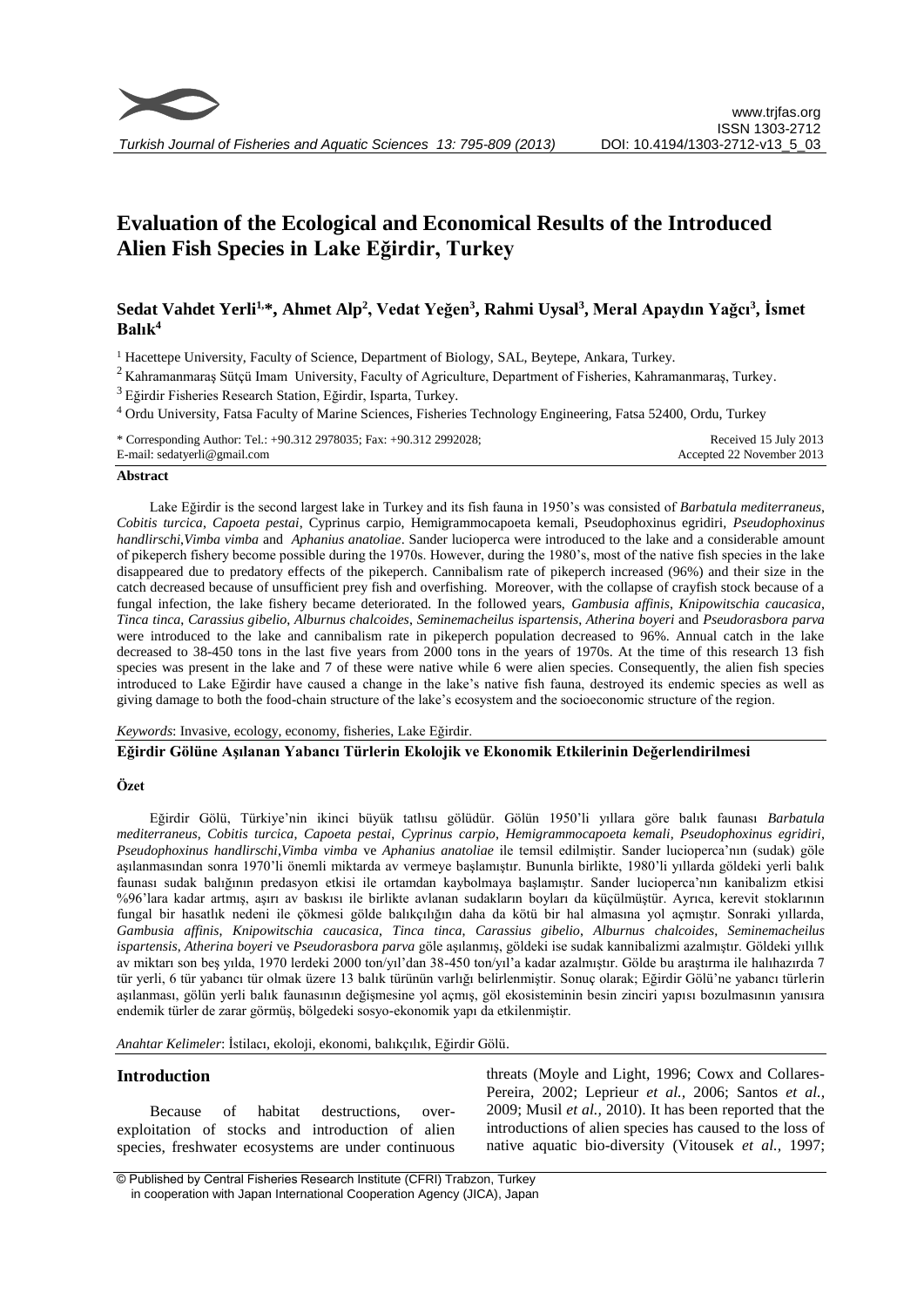Gido and Brown, 1999; Bianco and Ketmaier, 2001; Cowx and Collares-Pereira, 2002; Vitule *et al.,* 2009). Alien fish species is considered to be the greatest of all threats against the preservation of bio-diversity apart from habitat destructions (Cambray, 2003). The after effects of the introduction of alien species into fresh water systems are ecological and economical problem of utmost importance although universally underestimated (Garcia-Berthou and Moreno-Amich, 2000; Garcia-Berthou, 2007). Countless records have been made about the loss of native fish fauna after having encountered with the predatorily alien species in inland waters (Goudswaard and Witte, 1997; Garcia-Berthou and Moreno-Amich, 2000; Leonardos *et al.,* 2008; Strayer, 2010; Marr *et al.,* 2010; Winfield *et al.,* 2010). Even after careful consideration of the increase of food production, its economic contribution and its recreational benefits, the introduction of alien species in the lakes have always been a cause of alteration of the fish fauna in a great number of lakes (Ogutu-Ohwayo, 1990; Porta *et al.,* 2010).

The introduction of alien species to lakes goes back to the 1950's when the first of the alien species, *Gambusia* spp was introduced into many wetlands in order to control malaria in Turkey (İnnal and Erk'akan, 2006). Also around the same years another alien species, *Sander lucioperca* was introduced for the first time to Lake Eğirdir (Numan, 1958). Lake Eğirdir happens to be the first lake in Turkey into which the first and the most of the alien species were introduced and hence its fish fauna and the annual fishery yield display a continuous change. Since the 1920's a lot of studies have been conducted on the fish population of Lake Eğirdir and the attraction of lake have been taken by many researchers in the recent 50 years because of the introduction problems of alien species (Devejian, 1926; Pietschmann, 1933; Kosswig and Geldiay, 1952; Numann, 1958; Ladiges, 1960; Akşiray, 1961; Geldiay and Kocataş, 1970; Saruhan, 1970; Karaman, 1971; Karaman, 1972; Selekoğlu, 1982; ISÜBM, 1984; Rahe and Pelister, 1987; Balık, 1988; Ekmekçi and Erk'akan, 1997; Campbell, 1992; Erk'akan and Bayrak, 1992; Becer and İkiz, 1996; Kesici *et al.,* 1997; Küçük, 1998; Balık *et al.,* 2002; Bolat, 2004; Yeğen *et al.,* 2005; Çubuk *et al.,* 2006; Balık *et al.,* 2006a; 2006b; Yılmaz *et al.,* 2007; Küçük *et al.,* 2009).

Nearly, 90 years of studies on Lake Eğirdir were rewieved and compared with the present situation of the lake in this study. Information from this study may be used to design commercial fisheries management strategies for Lake Eğirdir, conservation of the fish diversity and it may also be a good sample for possible alien fish introductions in another lakes drawing attention to the negative effects of the alien species. Accordingly, the aims of the study were to 1) determine introduced alien fish species and the historical changes in the fish fauna, 2) evaluate the effects of the alien fish species on the fish diversity and annual catch composition, 3) determine the structural changes in the fish populations and 4) assessment of the alteration of annual fishing pressure, annual catch and economic value of the fisheries in Lake Eğirdir.

### **Materials and Methods**

#### **Lake Eğirdir**

Lake Eğirdir has an about 468 km<sup>2</sup> surface area and it is Turkey's fourth biggest lake (Figure 1). If considered as a fresh water lake, it is the second biggest lake in Turkey after Lake Beyşehir. Its total volume is  $4,000 \text{ hm}^3$  and approximately  $1,000 \text{ hm}^3$  is taken away for use with different purposes like irrigation, drinking water etc. The average depth of the lake is 7 m and its maximum deep is about 13 m. Retention time of water takes about 2.5-3 years. There



 **Figure 1.** Lake Eğirdir and its location in Turkey.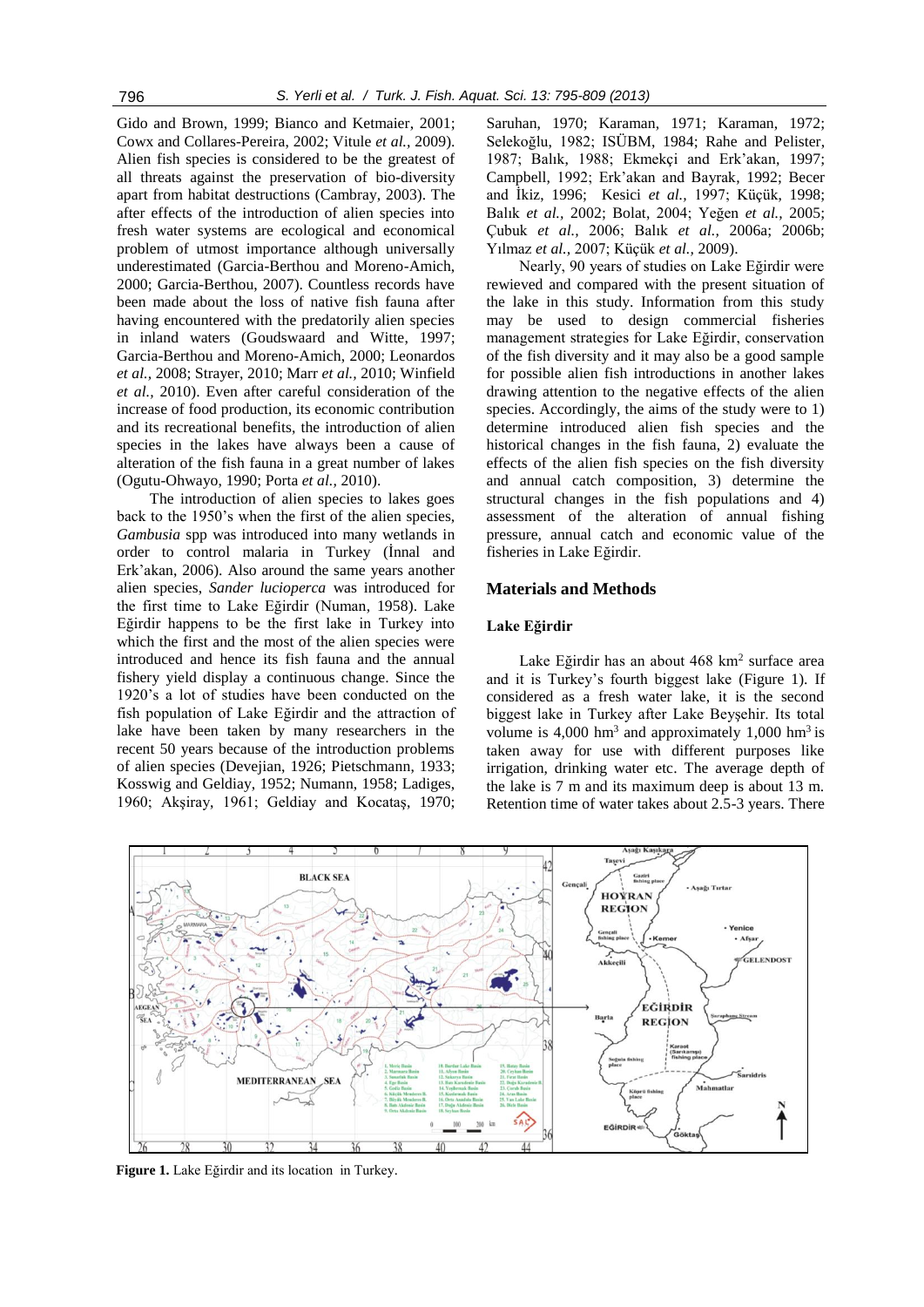is no thermal stratification in the lake. Maximum altitude is 919 m and the lake's surface area at this level is 487 km<sup>2</sup> . The catchment area of Lake Eğirdir is 3,309 km<sup>2</sup> and the proportion of the surface area of the lake to the catchment area is 1:7 (EFRI, 2010; IPDA, 2010).

Water supply in Lake Eğirdir is provided nearly 40 surface springs some of which become dry during times of drought together with the rainfall in the watershed. Apart from evaporation, loss of water in Lake Eğirdir is because of the water flow into Lake Kovada through the Kovada Channel, as well as water drainage through the approximately 20 ponors found at the bottom of the lake and because of pumping water out for purposes of irrigation. Water drainage as well as intake is possible through the ponors at the bottom of the lake.

A total of 45,000 hectares of agricultural land is irrigated with the water of the 11 irrigation pumps stations in Lake Eğirdir. There has been a decline in water use for power supply and drinking water because of the applying of pressure irrigation systems such as dripping irrigation in the region despite the increase in the need for irrigation water at Lake Eğirdir in the last few years (EFRI, 2010; IPDA, 2010).

As being the second biggest fresh water lake in Turkey, Lake Eğirdir used to be a safe haven for 9 native fish species until the 1950's (Kosswig and Geldiay, 1952; Numan, 1958; Akşiray, 1961). They were generally of cyprinid species and did not present much of an economic worth. Hence, in order to turn these small cyprinids into some economically valuable products; 10,000 pikeperch fry (*Sander lucioperca*) brought from Austria were stocked into the lake in 1955 (Numann, 1958). Starting from the 1960's, the small pikeperch fry population introduced the lake began fishing and until the mid 1980's, displayed a positive development. At the fish processing facilities established at the settlements around the lake, catched pikeperchs were finally filleted and their fillets were exported to the European countries. Nevertheless, only two, *Cyprinus carpio* and *Vimba vimba,* out of the 9 native fish species have survived in the lake while the rest had disappeared because of the predatory effect of the pikeperch by the end of the 1980's (Campbell, 1992; Erk'akan and Bayrak, 1992). Because of this fact, this piscivore fish were unable to find sufficient amount of preys and hence, the cannibalism percentage of pikeperch increased (Campbell, 1992). Unfortunately, because of the lack of sufficient prey fish and their urge for non-stop fishing, the pikeperch population has consumed away. Thus, particularly after the 1990's, many new species of fish were introduced to Lake Eğirdir as prey for the pikeperch population as well as with the purpose of contribution to the development of fisheries for economic progress (Küçük, 1998; Balık *et al.,* 2002; Yeğen *et al.,* 2005; Çubuk *et al.,* 2006; Küçük *et al.,* 2009). Apart from

the fish species found in Lake Eğirdir, there is a crayfish species as well (*Astacus leptodactylus*). The lake provided us with quite a good amount of crayfish catch which also meant 75% of Turkey's crayfish production between the years of 1970 and 1985 (Numan, 1958; Geldiay and Kocataş, 1970; Saruhan, 1970; Kesici *et al.,* 1997; Erdemli, 1982; Balık *et al.,* 2005). However, because of the outbreak of an infectuous crayfish plague (*Aphanomyces astacii*) in 1985, the crayfish stocks declined but since they never disappeared completely and they still are existent in the lake (Bolat, 2004; Balık *et al.,* 2005).

Because of the appropriate quality of its water and its natural/environmental beauty, Lake Eğirdir has been used for a variety of different purposes such as for drinking water supply, agricultural irrigation, tourism, fisheries and power supply. It can be said that touristic activities are developing rapidly every day with regard to the existence of many touristic hotels and facilities in the area, especially in central Eğirdir. Furthermore, the lake has also benefited from fishery products economically in times of the fishing season. Even though the people living at surroundings of lake are mostly farmers, some of them has always been laboured in fishery in times of the lake's prolificacy. And yet with the decline of its prolificacy, they have returned to being farmers again.

#### **Data Collection and Analysis**

In order to evaluate the fisheries in Lake Eğirdir, data were gathered from the previous studies (Akşiray, 1961; Saruhan, 1970; Ongan, 1981; ISÜBM, 1984; Bayrak *et al.,* 1991; Çubuk *et al.,* 2007), from the records of the Eğirdir Fisheries Research Institute (EFRI, 2010) as well as from the data provided by Isparta's Provincial Directorate of Agriculture (IPDA, 2010). The economic values of the fish were also obtained from the Turkish Statistical Institute.

With regard to the presence of each species in Lake Eğirdir according to years, the tolerance value (TV) of each species is estimated with the equation of  $TVi = YOPi / YSPi$ . Here, *TVi* is the tolerance value of the species "i"; *YOPi* is the number of the years that the species "i" is observed to be present; and *YSPi* is the number of the years that the species "i" should be present. Tolerance Value (TV) of a species ranges between 0 and 1 and the values of TV close to 0 are considered to indicate low tolerance and weakness of the species, however TV values close to 1 are considered to indicate high tolerance of the species. By making use of the Catch Index (CI) created with regard to the annual catch obtained from fishery, it became possible to evaluate of profitability of the years (Table 1). In order to calculate the economic efficiency of the lake fisheries, some other Economic Index was also created (Table 1).

In order to analyse the correlations between the years and the species with regard to the amount of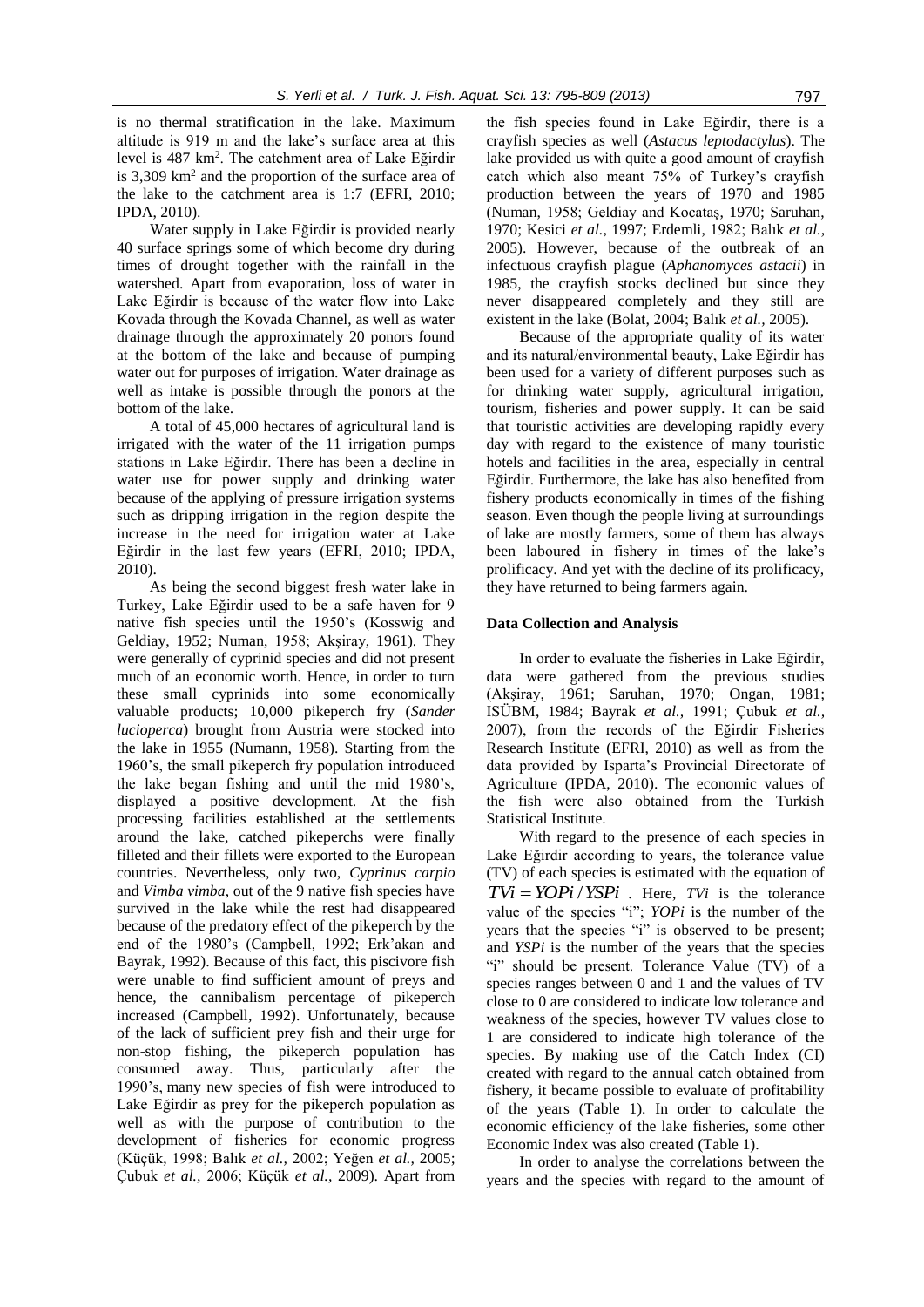yield and also to specify which species were effective in which years, the Principal Component Analysis was applied and the results were given with an ordination graphics SYSTAT.

# **Results**

# **Natural Fish Species**

The studies about the fish species in Lake Eğirdir goes back to the year of 1915. In those years *Acanthorutilus handlirschi*, *Schizothorax prophylax* and *Varicorhinus pestai* were reported form Lake Eğirdir (Devejian, 1926; Pietschmann, 1933). Among them, *S. prophylax* and *V. pestai* are the same species and synonyms of *Capoeta pestai* today. Other species, *Acanthorutilus handlirschi,* is reported as *Pseudophoxinus handlirschi* in later studies in the lake.

The first and the most extensive study about Lake Eğirdir's fish fauna was accomplished by Kosswig and Geldiay (1952). In this study 10

different fish species were reported in the lake. However, with regard to the fact that *S. prophylax* and *V. pestai* are synonyms of each other, there were in fact 9 native fish species in the lake and they were *Barbatula mediterraneus*, *Cobitis turcica, Capoeta pestai, Cyprinus carpio, Hemigrammocapoeta kemali, Pseudophoxinus egridiri, Pseudophoxinus handlirschi, Vimba vimba* and *Aphanius anatoliae*  (Table 2). Among them *P. egridiri* and *P. handlirschi* are endemic species. The tolerance value for the native fish species in the lake is low when compared to the tolerance value of the alien species; the tolerance values for two of the native species *C. carpio* and *V. vimba* is 1.00, but for other endemic species it varies between 0.33 and 0.83. And as a result, *H. kemali* and *P.handlirschi* are specified as the weakest species in Lake Eğirdir (Table 2).

# **The Alien Fish Species and the Changes in the Fish Fauna**

Between the years of 1955 and 2010, totally 9

**Table 1.** Catch Indices (CI) and Economic Indices (EI) in order to to evaluate annual catch and economic values of Lake Eğirdir

| Annual catch (tons) | Statement | Annual economic value (USD) | Statement |  |
|---------------------|-----------|-----------------------------|-----------|--|
| >500                | very low  | >500000                     | very low  |  |
| 500-1000            | low       | 500000-1000000              | low       |  |
| 1000-1500           | moderate  | 1000000-1500000             | moderate  |  |
| 1500-2000           | high      | 1500000-2000000             | high      |  |
| $>$ 2000            | verv high | >2000000                    | very high |  |
|                     |           |                             |           |  |

**Table 2.** Historical changes in native and alien fish species in Lake Eğirdir and their tolerance values (TV)

|                             |      |      |      |           |      |      | Years |      |           |      |      |          |      |
|-----------------------------|------|------|------|-----------|------|------|-------|------|-----------|------|------|----------|------|
| Species                     | 1952 | 1958 | 1961 | 1970      | 1984 | 1992 | 1998  | 2002 | 2005      | 2006 | 2009 | 2010     | TV   |
| <b>ATHERINIDAE</b>          |      |      |      |           |      |      |       |      |           |      |      |          |      |
| Atherina boyeri             |      |      |      |           |      |      |       |      | Δ         | Δ    | Δ    | Δ        | 1.00 |
| <b>BALITORIDAE</b>          |      |      |      |           |      |      |       |      |           |      |      |          |      |
| Barbatula mediterraneus     |      |      |      |           |      |      |       |      |           |      |      |          | 0.42 |
| Seminemacheilus ispartensis |      |      |      |           |      |      |       | Δ    | $\Lambda$ |      | Δ    | Δ        | 0.80 |
| <b>COBITIDAE</b>            |      |      |      |           |      |      |       |      |           |      |      |          |      |
| Cobitis turcica             |      |      |      |           |      |      |       |      |           |      |      |          | 0.50 |
| <b>CYPRINIDAE</b>           |      |      |      |           |      |      |       |      |           |      |      |          |      |
| Alburnus chalcoides         |      |      |      |           |      |      |       | Δ    |           |      |      |          | 0.20 |
| Capoeta pestai              |      |      |      |           |      |      |       |      |           |      |      |          | 0.67 |
| Carassius gibelio           |      |      |      |           |      |      |       | Δ    | Λ         | Δ    | Δ    | Δ        | 1.00 |
| Cyprinus carpio             |      |      |      |           |      |      |       |      |           |      |      |          | 1.00 |
| Hemigrammocapoeta kemali    |      |      |      |           |      |      |       |      |           |      |      |          | 0.33 |
| Pseudophoxinus egridiri     |      |      |      |           |      |      |       |      |           |      |      |          | 0.67 |
| Pseudophoxinus handlirschi  |      |      |      |           |      |      |       |      |           |      |      |          | 0.33 |
| Pseudorasbora parva         |      |      |      |           |      |      |       |      |           |      |      | Δ        | 1.00 |
| Tinca tinca                 |      |      |      |           |      |      |       | Δ    | Δ         | Δ    |      |          | 0.60 |
| Vimba vimba                 |      |      |      |           |      |      |       |      |           |      |      |          | 1.00 |
| <b>CYPRINODONTIDAE</b>      |      |      |      |           |      |      |       |      |           |      |      |          |      |
| Aphanius anatoliae          |      |      |      |           |      |      |       |      |           |      |      |          | 0.75 |
| <b>GOBIIDAE</b>             |      |      |      |           |      |      |       |      |           |      |      |          |      |
| Knipowitschia caucasica     |      |      |      |           |      |      | Δ     | Δ    | Δ         |      | Δ    | $\Delta$ | 0.83 |
| <b>POECILIDAE</b>           |      |      |      |           |      |      |       |      |           |      |      |          |      |
| Gambusia affinis            |      |      |      |           |      | Δ    |       | Δ    | Δ         |      | Δ    | Δ        | 0.71 |
| <b>PERCIDAE</b>             |      |      |      |           |      |      |       |      |           |      |      |          |      |
| Sander lucioperca           |      | Δ    | Δ    | $\Lambda$ | Δ    | Δ    | Δ     | Δ    | Δ         | Δ    | Δ    | Δ        | 1.00 |

●: Native species, ∆: Alien species. 1952: Kosswig and Geldiay (1952); 1958: Numan (1958); 1961: Akşiray (1961); 1970: Saruhan (1970); 1984: ISUBM (1984); 1992: Campbell (1992); 1998: Küçük (1998); 2002: Balık *et al.* (2002); 2005: Yeğen *et al.* (2005); 2006: Çubuk *et al.* (2006); 2009: Küçük *et al*. (2009); EFRI, 2010 (Unpublished data)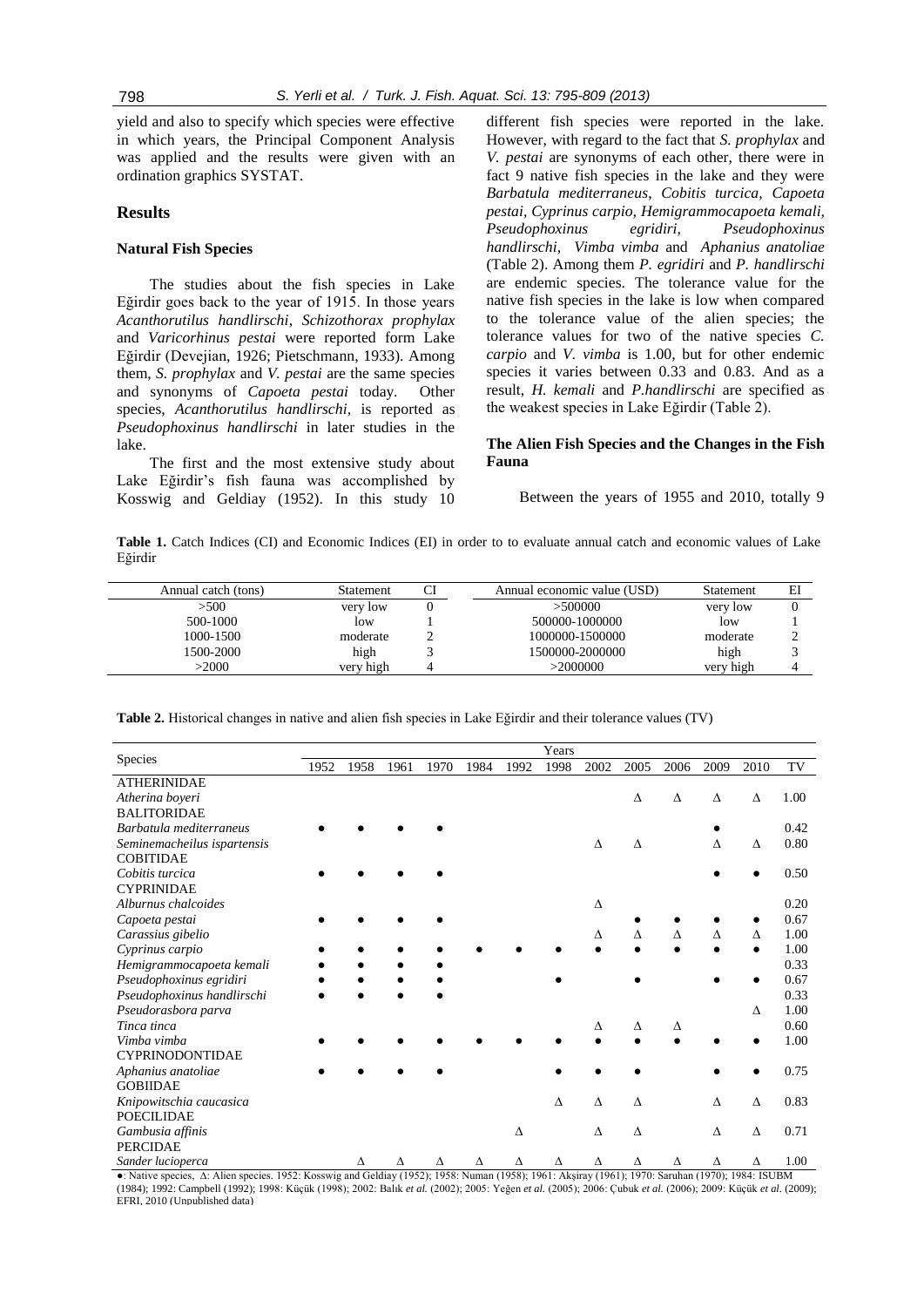alien fish species were introduced to Lake Eğirdir and these were: *Sander lucioperca, Gambusia affinis, Knipowitschia caucasica, Tinca tinca, Carassius gibelio, Alburnus chalcoides, Seminemacheilus ispartensis, Atherina boyeri* and *Pseudorasbora parva* (Table 2, Figure 2).

Among the species introduced the lake, *A. chalcoides* and *T. tinca* disappeared again after remaining existent only for a short period. Yet the rest of the species introduced are still present in the lake. Especially when pikeperch was introduced, some species have disappeared for quite a long time. However after the decline of pikeperch stock during the last couple of years, some of those species have

reappeared again. Nevertheless, two of the lake's endemic species, *H. kemali* and *P. handlirschi* have totally disappeared after the 1970's (Table 2, Figure 2, Figure 3). Among the alien species, the tolerance value of *S. lucioperca, C. gibelio, A. boyeri* and *P. parva* is notably high (TV=1.00) whereas the tolerance value of *T. tinca* is low (TV=0.60) (Table 2).

Only two alien species were introduced until 1970, eventhough the introduction of alien species in Lake Eğirdir goes back to 55 years ago. No fish introduction was actuated between 1970 and 1990. Although only two alien species were introduced between 1990 and 2000, 5 alien species were



**Figure 2.** Introduction periods of alien fish species in Lake Eğirdir (See Table 2; Yerli *et al.*, 2010).



**Figure 3.** Changes of fish fauna in Lake Eğirdir accordings to the years (See Table 2; Yerli *et al.*, 2010).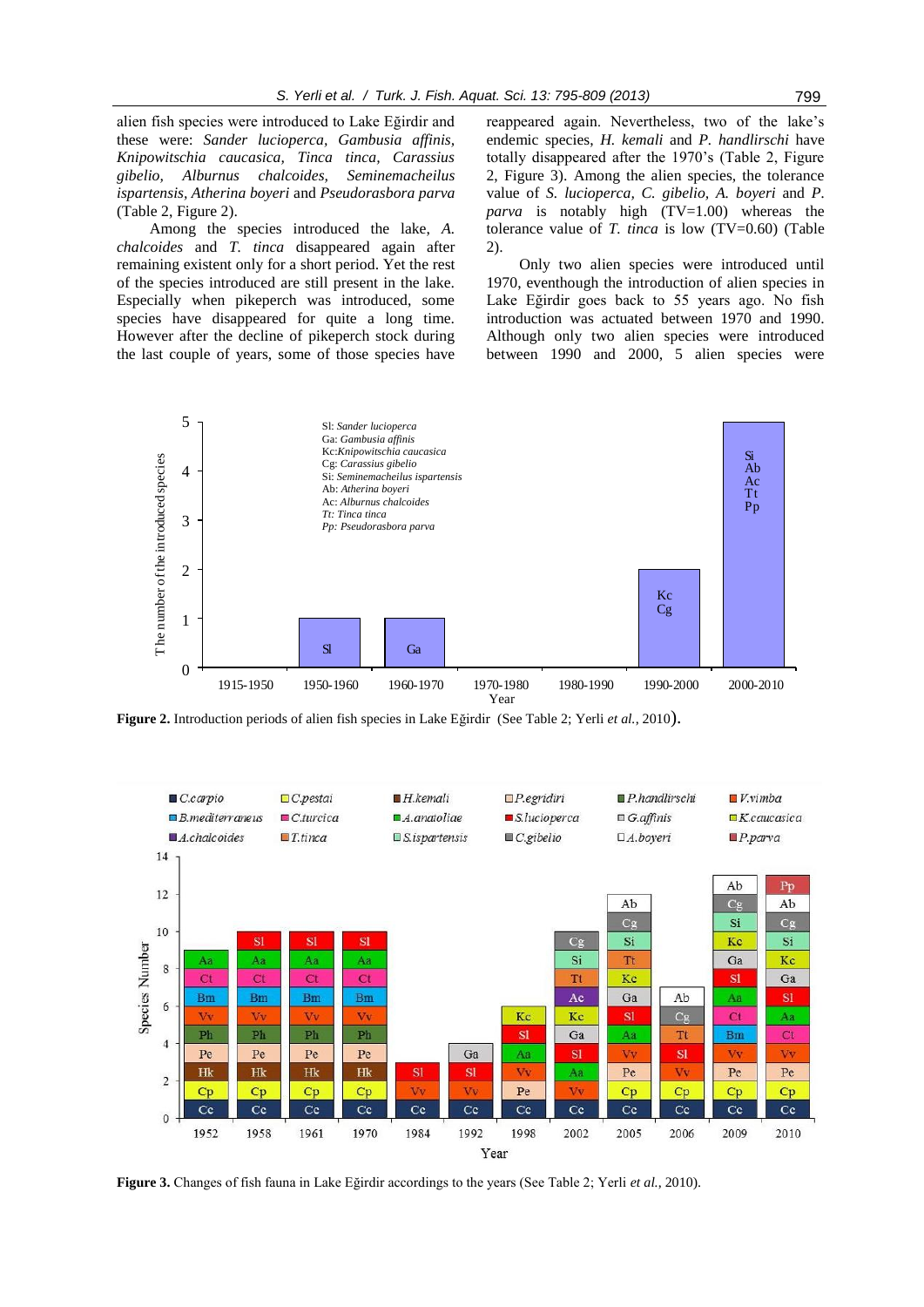introduced to the lake after 2000 (Figure 2).

In the two different studies during the 1960's, the fish diversity in Lake Eğirdir were reported as 5 species (Ladiges, 1960) and 10 species (Akşiray, 1961). Moreover, according to Saruhan (1970) the lake's fish fauna has not changed since the 1960's. However, the research carried out during the 1980's show us the fact that most of the native/endemic species, with the exception of *C. carpio, V. vimba* and *C. pestai* (ISÜBM, 1984; Balık, 1988) have disappeared.

After having introduced the pikeperch in 1955, the first signs of change in the fish diversity are observed very clearly through the research caried out after the 1980's. In the researchs at the beginning of the 1990's, only 3 species were present in the lake (Campbel, 1992; Erk'akan and Bayrak, 1992). Moreover, as these studies were about pikeperch feeding and assessment of its stock, it was suggested that since the pikeperch population was suffering highly from shortage of prey fish and the percentage of pikeperch cannibalism was high, some prey fish should be introduced in the lake (Erk'akan and Bayrak, 1992). By the end of the 1990's, fish diversity in the lake is recorded to have risen to 6 species and with the exception of pikeperch and *G. affinis*, the existence of another alien species in the lake, that is *Pomatoschistus marmoratus* was reported (Küçük, 1988). In the following years, this species was modified as *Knipowitschia caucasica* (Table 2, Figure 2). At the beginning of the year 2000, the fish diversity in Lake Eğirdir has risen to 10 species, and fish such as *S. ispartensis, A. chalcoides, C. gibelio*  and *T. tinca* were observed to be present in the lake for the first time (Balık *et al*., 2002). In a study caried out by Yegen *et al*. (2005), it was observed that another alien type, *A. boyeri* was introduced to the lake. Also in the same work it was conducted that one of the native fish species, *C. pestai* which was lost since the 1980's, has reappeared. Küçük *et al*. (2009) reported 13 species and the reexistence of *B. mediterraneus* which was reported to have been lost after 1970.

There have not been many changes in the lake's fish diversity until the 1970's. In this period, only pikeperch as an alien species was released into the lake and 10 different species have survived until the 1970's. As result of the predatory effects of the pikeperch, the fish diversity in the lake had dropped down to 3-4 species (*S. lucioperca, C. carpio, V. vimba* and *G. affinis*) during the 1980's. After the mid 1990's, the pikeperch stock in the lake declined and cannibalism increased dramatically and hence some alien species *(K. caucasica* and *C. gibelio)* were introduced to the lake. As a consequence, the fish diversity at the end of 1990's rose to 6 species. During the 2000's, as the pikeperch population went into a decline, new alien species (*A. boyeri, A. chalcoides* and *T. tinca)* were again introduced to the lake. Some species (*B. mediterraneus, C. turcica, C.* 

*pestai, P. egridiri,* and *A. anatoliae)* disappeared after 1970 reappeared in the lake during this period. Today, there are totally 13 species out of which 7 are native (*C. turcica, C. pestai, C. carpio, P. egridiri, V. vimba, S. ispartensis* and *A. anatoliae*), and the remaining 6 are the alien species introduced to the lake (*S. lucioperca, G. affinis, K. caucasica, C. gibelio, A. boyeri* and *P. parva)* (Table 2, Figure 3).

Among its wide range of fish species, crayfish (*Astacus leptodactylus*) happens to be one of the most important population in Lake Eğirdir. According to Numann (1958) crayfish is not among the lake's native species but is introduced. However, its introduction date is unknown. The first and the most extensive study about the crayfish in Lake Eğirdir was caried out by Geldiay and Kocataş (1970) who specified the crayfish as *Astacus leptodactylus salinus*. Especially after the growth of the pikeperch population in Lake Eğirdir, the crayfish became thickly populous between the years of 1970 and 1985. However, although the crayfish stocks collapsed because of the outbreak of a crayfish plague in 1985, they have never been extinct completely in the lake.

# **Fish Stocks**

#### **Structural Changes in the Fish Stocks**

In a study conducted on the years of 1991 stock size of the pikeperch population between 1 and 7 years old was assessed as 910,680±99,319 individuals and 254.99 tons (5.5 kg ha<sup>-1</sup>) in Lake Eğirdir (Erk'akan and Bayrak, 1992). However, it was not evaluated in terms of maximum sustainable yield of the pikeperch stock. In the same study, 39.73% of the pikeperch population was recorded between 1 and 7 years old. According to Ekmekçi and Erk'akan (1997), 94% of the pikeperch population was consisted from 0 and 2 years old individuals. In another study, the pikeperch stock in Lake Eğirdir was assessed by cohort analysis and stock size of the pikeperch over 14 cm in length was 601299 individuals (53.4 tons) and 97.2% of the population consisted form 1 and 2 years old individuals (Balık *et al*., 2002). According to the bio-economic stock analysis, it was suggested that fishing effort should have been decreased 60% in order to obtain maximum sustainable yield (Balık *et al*., 2002). Pikeperch stock consisted of 3.8% of the total fish population (Balık *et al.,* 2002).

The individulas of 3 years old and older fish consisted of 52.4% of the population in 1967 and 1969 (Saruhan, 1970), whereas it consisted of 34.9% in 1981 (Selekoğlu, 1982), and 2.8% in 2001 (Balık *et al.,* 2002). According to the records of the last years, pikeperch stock is not sufficient for fishery. Because the percentage of the mature individuals (24 cm and over) consisted only 5% of the population.

According to Rahe and Pelister (1987), 69% of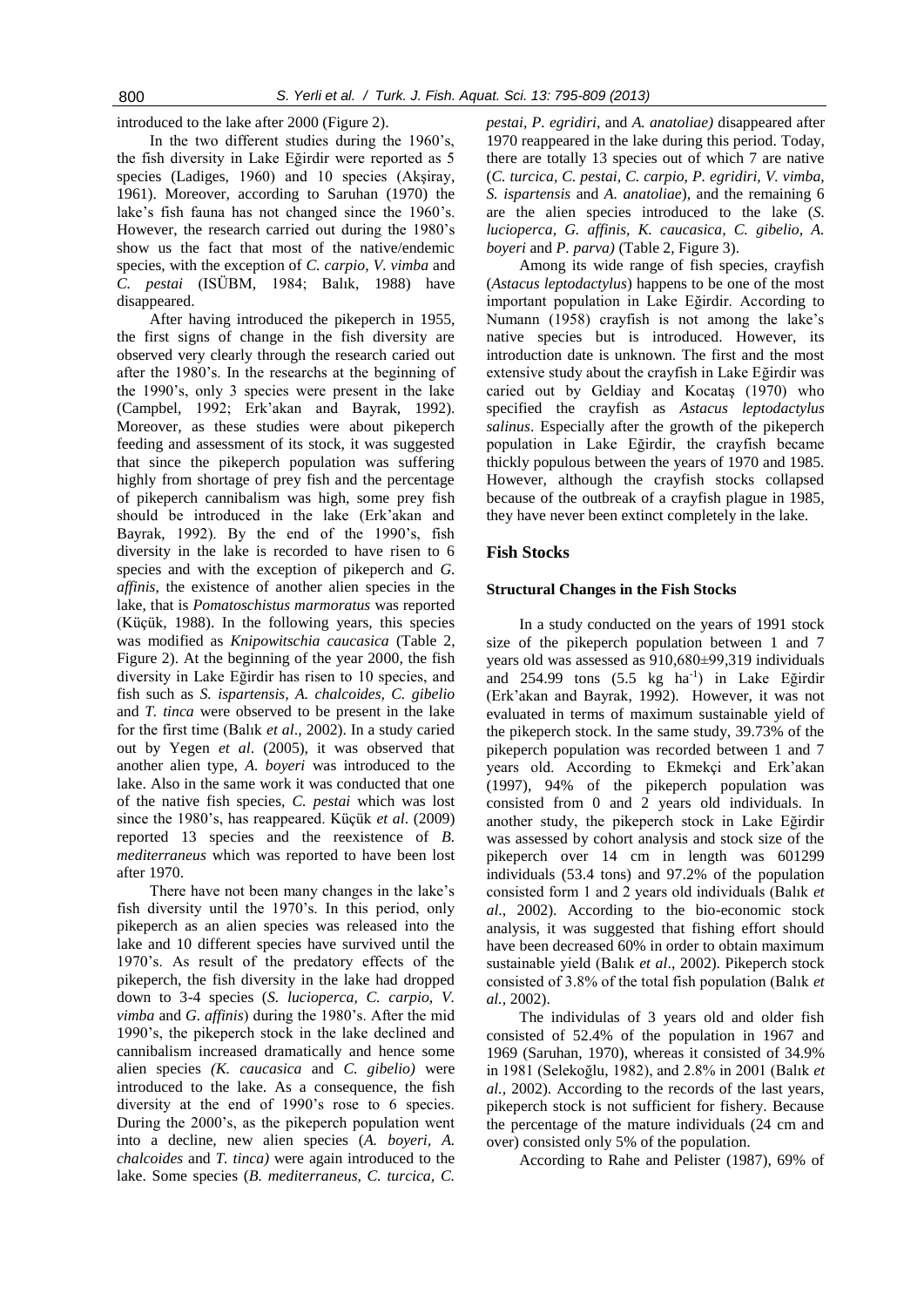the annual catch was constituted from the fish of 24- 25 cm in length, and 69% of the annual catch was between 33 and 40 cm in length. However, the average lengths of the individuals of the annual catch were 25.8 cm in 1990 and 24.7 cm in 1992 (Erk'akan and Bayrak, 1991; Erk'akan and Bayrak, 1992), and 19.3 cm in 2002 (Balık *et al.,* 2002) (Figure 3). The average length of the pikeperch in annual catch in Lake Eğirdir decreased every year (Figure 4).

A cohort analysis was also applied for *C. gibelio* stock in Lake Eğirdir (Balık *et al.,* 2002) and stock size of the fish bigger than 18 cm in length was assessed as 11,737,044 individuals (3462.1 tons). In the present time, annual catch of *C. gibelo* in Lake Eğirdir is 1,205 tons and Balık *et al*. (2002) suggested that fishing pressure on *C. gibelio* should have been increased 10 times in order to obtain maximum sustainable yield (1,734 tons).

If Balık *et al*. (2002)'s stock analysis results are to be taken into consideration, the population of pikeperch, the single predator fish in the lake, is about  $1/20<sup>th</sup>$  of the *C. gibelio* population and its biomass is

45

about 1/65th of the biomass of *C. gibelio*. If the presence of other fish populations in the lake are to be taken into consideration these will even get higher. Moreover, if the same assessment method is applied to the total number of fish caught in the lake, the biomass of the pikeperch catch is about  $1/24<sup>th</sup>$  of that of *C. gibelio*'s. Furthermore, while the stock using ratio (E) was reported as 85% (E=0.85) for pikeperch population and 38% (E=0.38) for *C. gibelio* population (Balık *et al.,* 2002). In accordance with these parameters, fishing pressure was incredibly high on pikeperch population whereas that of *C. gibelio*'s was insufficient in the lake.

### **The Changes in Feeding and Diet Compositions of the Fish Populations**

Diet compositions of the pikeperch populations in the years of 1992, 1996 and 2006 were given in Table 3. The pikeperch population was able to find plenty of prey fish in the lake until 1980's, however prey fish consisted of 17.82% of the total diet of

1991



**Figure 4.** The changes in length compositons of the annual catch in Lake Eğirdir according to the years. [1991: Erk'akan and Bayrak (1991); 1992: Erk'akan and Bayrak (1992); 2002: Balık *et al.* (2002); Yerli *et al*. (2010)]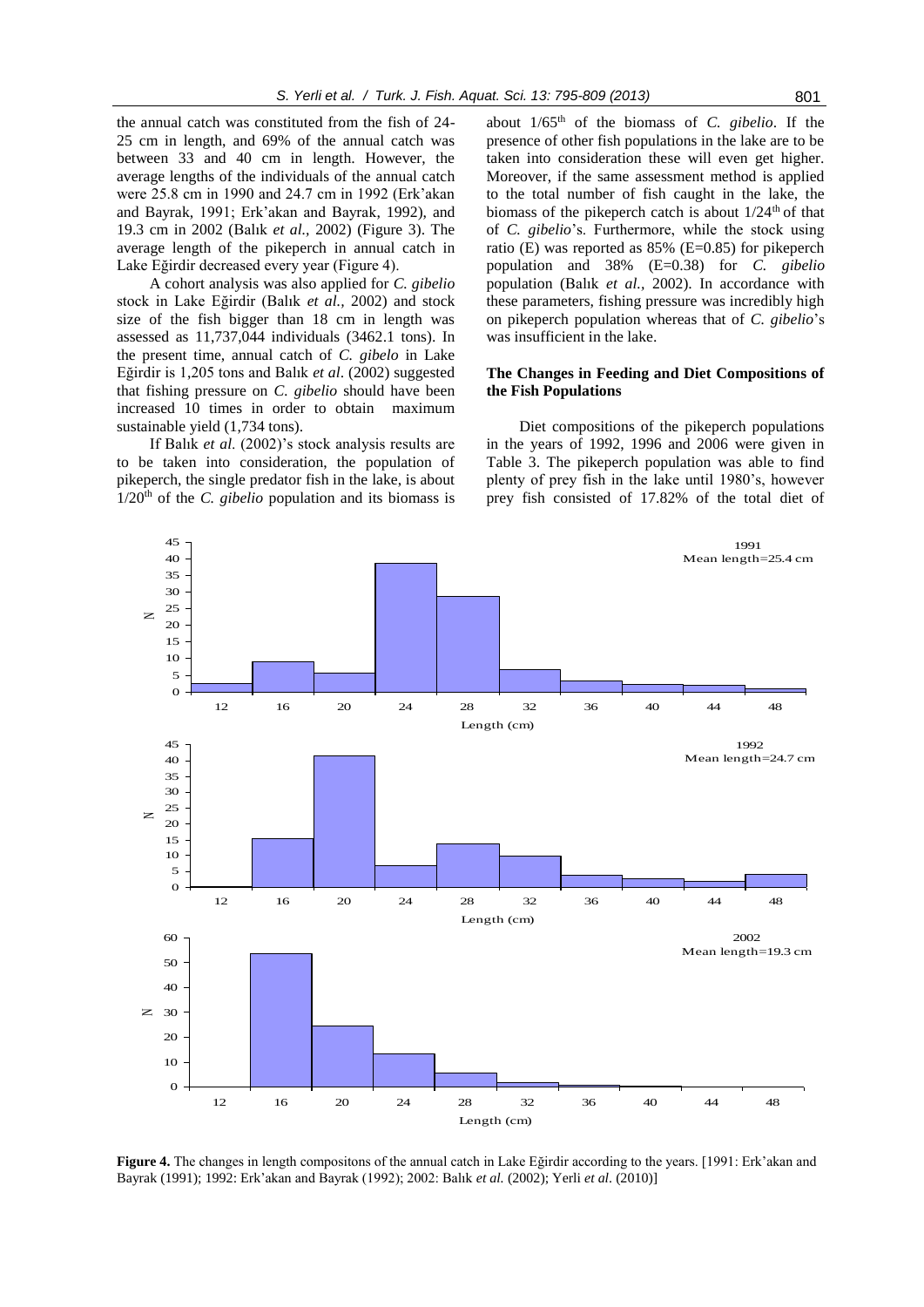pikeperch in 1992 (Campbell, 1992). And since the majority of these fish were pikeperch themselves, cannibalism was reported to have reached to 96%. Similar results were obtained about the diet composition of pikeperch in 1996 (Becer and İkiz, 1996). When alien fish species were introduced to the lake, a great change was observed in the diet of pikeperch population (Balık *et al.,* 2006 b). In this study, 52.1% of the prey organisms in the diet were specified as prey fish which were mainly *Knipowithschia* sp and *Aphanius anatolia* while *Carassius gibelio* in the pikeperch diet consisted of only 0.2% of the pikeperch diet. The percentage of cannibalism in pikeperch population was reported as 0.6% (Balık *et al.,* 2006 b) while it was 96% in 1992. Balık *et al.* (2003) stated that majority of diet composition of *C. gibelio* in Lake Eğirdir were *Chrinomus* sp*, Daphnia* sp*, Cyclops* sp and *G. lacustristurca* while some macrophytes belonging to herbal nutrient groups such as Chlorophyta, Bacilloraphyta and Euglenophyta were rarely represented. However, Yılmaz *et al.* (2007) reported 11 different nutritional organism of the diet of *C. gibelio* in Lake Eğirdir and majority of them was herbal organisms. Hence, both of the works indicated that the *C. gibelio* in Lake Eğirdir display a typical omnivorous diet.

# **Fisheries and Economic Aspects in Lake Eğirdir**

### **Total Yield and its Economic Value**

In different periods between the years of 1948 and 2009, totally 8 different fish species and crayfish were caught in Lake Eğirdir (Table 4). As a result of the assessment of the parameters of the last 50 years' of annual catch in Lake Eğirdir, the catch index value of the lake's fishery was 0 and 1 before the introduction of pikeperch whereas it was 4 during the

1975-1985 productive period when the pikeperch and crayfish were caught intensively (Table 4). After 1985, when there was an outbreak of crayfish plague the catch index has decreased to zero once again when the crayfish catch became possible together with the *C. gibelio*, the catch index increased to 2, yet only to drop down to zero in the years that followed (Table 4).

According to Principal Component Analysis, *A. leptodactylus, C. pestai, P. handlirschi* and *T. tinca* are represented in the first component (PC1) while *S. lucioperca, C. carpio, C. gibelio* and *A. boyeri* were represented in the second component (PC 2). There was an opposite correlation between *S. lucioperca* and *C. gibelio* as well as *A. boyeri* (Figure 5). During 2001-2009 when *C. gibelio* and *A. boyeri* were dominant in the yield, pikeperch was almost nonexistent in the total catch. Similarly during 1975- 1985, *A. leptodactylus* was the dominant in the yield. As for *C. pestai*, *P. handlirschi* and *T. Tinca*, they were never of much importance within the total yield. In the period before pikeperch was introduced and until the 1970's (1958-1970), *C. carpio* was the dominant fish in the yield.

According to the catch parameters of Lake Eğirdir, the native species *C. carpio* and the later introduced *S. lucioperca* are the two most important species for the lake's fisheries. And between 1975 and 1985 crayfish was on top of the list. Moreover, although the native species, *V. vimba, C. pestai* and *P. handlirschi* were present within the total catch parameters until the 1980's, however, they have never been able to establish an economic value. In fact, *C. carpio* has always been a valuable product of fisheries in Lake Eğirdir. Yet the common carp's fight for survival especially after the introduction of alien species into the lake around the 2000's and the excessive amount of its fisheries production have worsened the benefits. Today, the lake's carp yield has reduced by 90% compared to the 1950's. And this

**Table 3.** The changes in diet composition of pikeperch in Lake Eğirdir according to years

| Campbell (1992)      |      | Becer and Ikiz (1996) |      | Balık et al., (2006a)   |      |
|----------------------|------|-----------------------|------|-------------------------|------|
| Preys                | $\%$ | Preys                 | $\%$ | Preys                   | %    |
| Mysid                | 45.8 | Mysid                 | 3.4  | Mysid                   | 12.7 |
| Amphipoda            |      | Amphipoda             |      | Amphipoda               |      |
| Gammarus sp          | 25.2 | <i>Gammarus</i> sp    | 58.8 | <i>Gammarus</i> sp      | 8.9  |
| Isopoda              | 5.7  | Asellus sp            | 15.2 | Hirudinea               | 0.1  |
| Diptera              |      | Diptera               |      | Diptera                 |      |
| Chrinomid            | 2.3  | Chrinomid             | 0.06 | Chrinomid               | 5.1  |
| Gastrapoda           | 0.89 | Gastrapoda            | 0.03 | Gastrapoda              | 0.1  |
| Dreissena polymorpha | 1.5  | Dreissena polymorpha  | 0.03 | Amphibia                | 2.2  |
| Pisces               |      | <b>Pisces</b>         |      | Pisces                  |      |
| Sander lucioperca    | 17.1 | Sander lucioperca     | 0.48 | Sander lucioperca       | 0.2  |
| Vimba vimba          | 0.36 | Nemachilus angorae    | 0.18 | Nemachilus lendlii      | 1.7  |
| Cobitis taenia       | 0.36 | Astacus leptodactylus | 0.54 | Gambusia affinis        | 3.8  |
|                      |      | Ephemeroptera         | 0.15 | Aphanius anatolia       | 21.8 |
|                      |      | Lumbricus             | 0.42 | Knipowitschia caucasica | 24.4 |
|                      |      | Turbellaria           | 006  | Carassius gibelio       | 0.2  |
|                      |      | Odonata               | 0.06 | Odonata                 | 18.8 |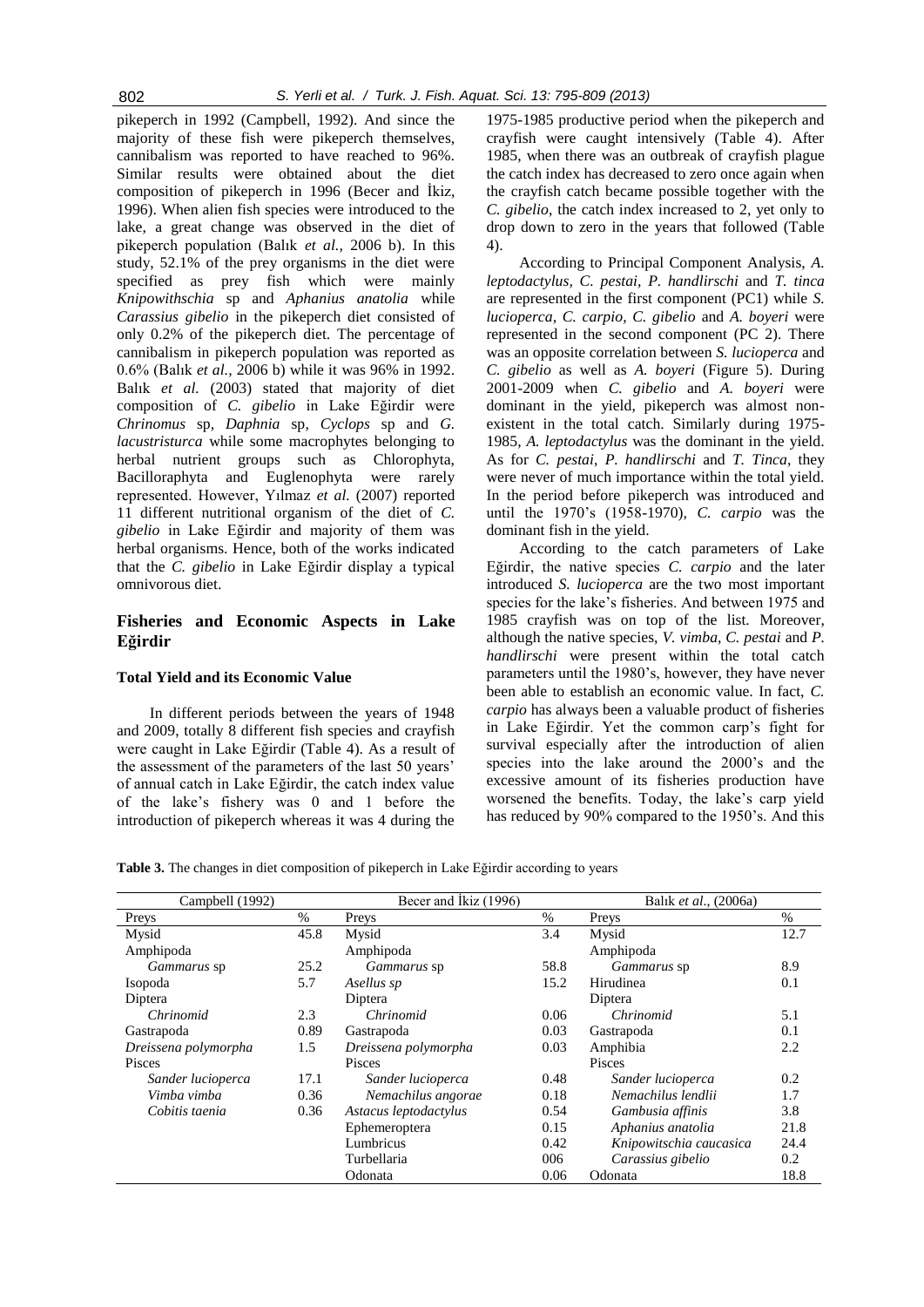| Year      |                |                |        |                             |     |        |      |      | C.carpio S.lucioperca V.vimba C.pestai P.handlirschi C.gibelio T.tinca A.boyeri A.leptodactylus | Total catch<br>(ton) | $Kg$ ha <sup>-1</sup> | Value<br>(USD) | References          | $\overline{\text{CI}}$ | EI               |
|-----------|----------------|----------------|--------|-----------------------------|-----|--------|------|------|-------------------------------------------------------------------------------------------------|----------------------|-----------------------|----------------|---------------------|------------------------|------------------|
| 1948-1956 | 488            |                |        |                             |     |        |      |      |                                                                                                 | 488                  |                       | 384883         | Akşiray, 1961       | $\mathbf{0}$           | $\overline{0}$   |
| 1958-1961 | 500            |                | 25     | 150                         | 175 |        |      |      |                                                                                                 | 850                  |                       | 453659         | Saruhan, 1970       |                        | $\Omega$         |
| 1961-1964 | 500            | 100            | 25     | 40                          |     |        |      |      |                                                                                                 | 665                  |                       | 470156         | Saruhan, 1970       |                        | $\Omega$         |
| 1964-1967 | 550            | 220            | 6      | $\ensuremath{\mathfrak{Z}}$ |     |        |      |      |                                                                                                 | 729                  |                       | 598740         | Saruhan, 1970       |                        |                  |
| 1968-1969 | 500            | 300            | 6      | $\overline{4}$              |     |        |      |      |                                                                                                 | 810                  |                       | 634733         | Saruhan, 1970       |                        |                  |
| 1970      |                |                |        |                             |     |        |      |      |                                                                                                 | 538                  | 11.26                 |                | Ongan, 1981         |                        |                  |
| 1972      |                |                |        |                             |     |        |      |      |                                                                                                 | 490                  | 10.41                 |                | <b>Ongan</b> , 1981 | $\boldsymbol{0}$       |                  |
| 1975      |                |                |        |                             |     |        |      |      |                                                                                                 | 394                  | 8.68                  |                | <b>Ongan</b> , 1981 | $\boldsymbol{0}$       |                  |
| 1976      | 100            | 315            | $12\,$ |                             |     |        |      |      | 1712                                                                                            | 2136                 | 46.80                 | 2008338        | <b>ISUBM, 1984</b>  | $\overline{4}$         | 4                |
| 1977      | 90             | 204            | $20\,$ |                             |     |        |      |      | 2852                                                                                            | 3166                 | 68.99                 | 3001920        | <b>ISUBM, 1984</b>  | $\overline{4}$         | 4                |
| 1978      | 120            | 380            | 15     |                             |     |        |      |      | 2631                                                                                            | 3146                 | 68.56                 | 2965717        | <b>ISUBM, 1984</b>  | $\overline{4}$         | $\overline{4}$   |
| 1979      | 117            | 482            | 23     |                             |     |        |      |      | 2403                                                                                            | 3025                 | 65.19                 | 2842981        | <b>ISUBM, 1984</b>  | $\overline{4}$         | 4                |
| 1980      | 120            | 450            | 15     |                             |     |        |      |      | 2174                                                                                            | 2759                 | 59.13                 | 2590072        | <b>ISUBM, 1984</b>  | $\overline{4}$         | $\overline{4}$   |
| 1981      | 128            | 310            |        |                             |     |        |      |      | 1573                                                                                            | 2021                 | 42.85                 | 1880864        | <b>ISUBM, 1984</b>  | $\overline{4}$         | 3                |
| 1982      | 160            | 370            |        |                             |     |        |      |      | 1400                                                                                            | 1930                 | 40.69                 | 1791842        | Bayrak et al., 1991 | $\mathfrak{Z}$         | 3                |
| 1983      | 125            | 260            |        |                             |     |        |      |      | 2075                                                                                            | 1460                 | 30.67                 | 2315537        | Bayrak et al., 1991 | $\sqrt{2}$             | $\overline{4}$   |
| 1984      | 120            | 180            |        |                             |     |        |      |      | 2010                                                                                            | 2310                 | 48.53                 | 2177565        | Bayrak et al., 1991 | $\overline{4}$         | $\overline{4}$   |
| 1985      | 80             | 300            |        |                             |     |        |      |      | 1145                                                                                            | 1525                 | 31.99                 | 1426515        | Bayrak et al., 1991 | $\sqrt{3}$             | $\overline{c}$   |
| 1986      | 20             | 278            |        |                             |     |        |      |      | 12                                                                                              | 310                  | 6.54                  | 276065         | Bayrak et al., 1991 | $\boldsymbol{0}$       | $\overline{0}$   |
| 1987      | 63             | 178            |        |                             |     |        |      |      |                                                                                                 | 241                  | 5.12                  | 205519         | Bayrak et al., 1991 | $\boldsymbol{0}$       | $\overline{0}$   |
| 1988      | 33             | 90             |        |                             |     |        |      |      |                                                                                                 | 123                  | 2.62                  | 104739         | Bayrak et al., 1991 | $\boldsymbol{0}$       | $\Omega$         |
| 1989      | 30             | 120            |        |                             |     |        |      |      |                                                                                                 | 150                  | 3.22                  | 129574         | Bayrak et al., 1991 | $\boldsymbol{0}$       | $\overline{0}$   |
| 1990      | 35             | 110            |        |                             |     |        |      |      |                                                                                                 | 145                  | 3.12                  | 124175         | Bayrak et al., 1991 | $\boldsymbol{0}$       | $\overline{0}$   |
| 1995      | 66             | 130            |        |                             |     |        |      |      |                                                                                                 | 196                  | 4.28                  | 164487         | Çubuk et al., 2007  | $\boldsymbol{0}$       | $\boldsymbol{0}$ |
| 2001      | 60             | 50             | 1      |                             |     | 1205   |      |      | 603                                                                                             | 1919                 | 40.75                 | 1173365        | Cubuk et al., 2007  | $\mathfrak{Z}$         | $\overline{c}$   |
| 2002      | 15             | 233            |        |                             |     | 24     | 0.05 |      | 214                                                                                             | 486.1                | 10.44                 | 1033775        | Cubuk et al., 2007  | $\boldsymbol{0}$       | $\overline{c}$   |
| 2003      | $\overline{4}$ | 32             |        |                             |     | 12     | 1.9  |      | 302                                                                                             | 351.9                | 7.50                  | 1044223        | Çubuk et al., 2007  | $\boldsymbol{0}$       | $\overline{c}$   |
| 2004      | 6              | $\overline{4}$ | 0.8    |                             |     | $\tau$ | 1.5  |      | 189                                                                                             | 208.3                | 4.41                  | 644880         | Çubuk et al., 2007  | $\boldsymbol{0}$       |                  |
| 2005      | 2.5            | 4.5            | 0.8    |                             |     | 345    | 0.1  |      | 100                                                                                             | 452.9                | 9.60                  | 778763         | Cubuk et al., 2007  | $\boldsymbol{0}$       |                  |
| 2006      |                | 1.2            |        |                             |     | 54.5   |      | 25.5 | 24.7                                                                                            | 105.9                | 2.26                  | 249643         | Cubuk et al., 2007  | $\boldsymbol{0}$       | $\overline{0}$   |
| 2007      |                | 0.3            |        |                             |     | 85.6   |      | 34   | 5                                                                                               | 124.9                | 2.68                  | 227988         | <b>IPDA, 2010</b>   | $\boldsymbol{0}$       | $\Omega$         |
| 2008      |                |                |        |                             |     | 20     |      | 18.4 |                                                                                                 | 38.4                 | 0.83                  | 50526          | <b>IPDA, 2010</b>   | $\boldsymbol{0}$       | $\overline{0}$   |
| 2009      |                |                |        |                             |     | 312    |      |      |                                                                                                 | 312                  | 6.77                  | 416000         | <b>IPDA, 2010</b>   | $\overline{0}$         | $\Omega$         |

**Table 4.** Annual catchs (tons), their economic values (USD) and catch per unit efforts (kg/ha) between 1948 and 2009 in Lake Eğirdir (CI: Cath Index, EI: Economic Index)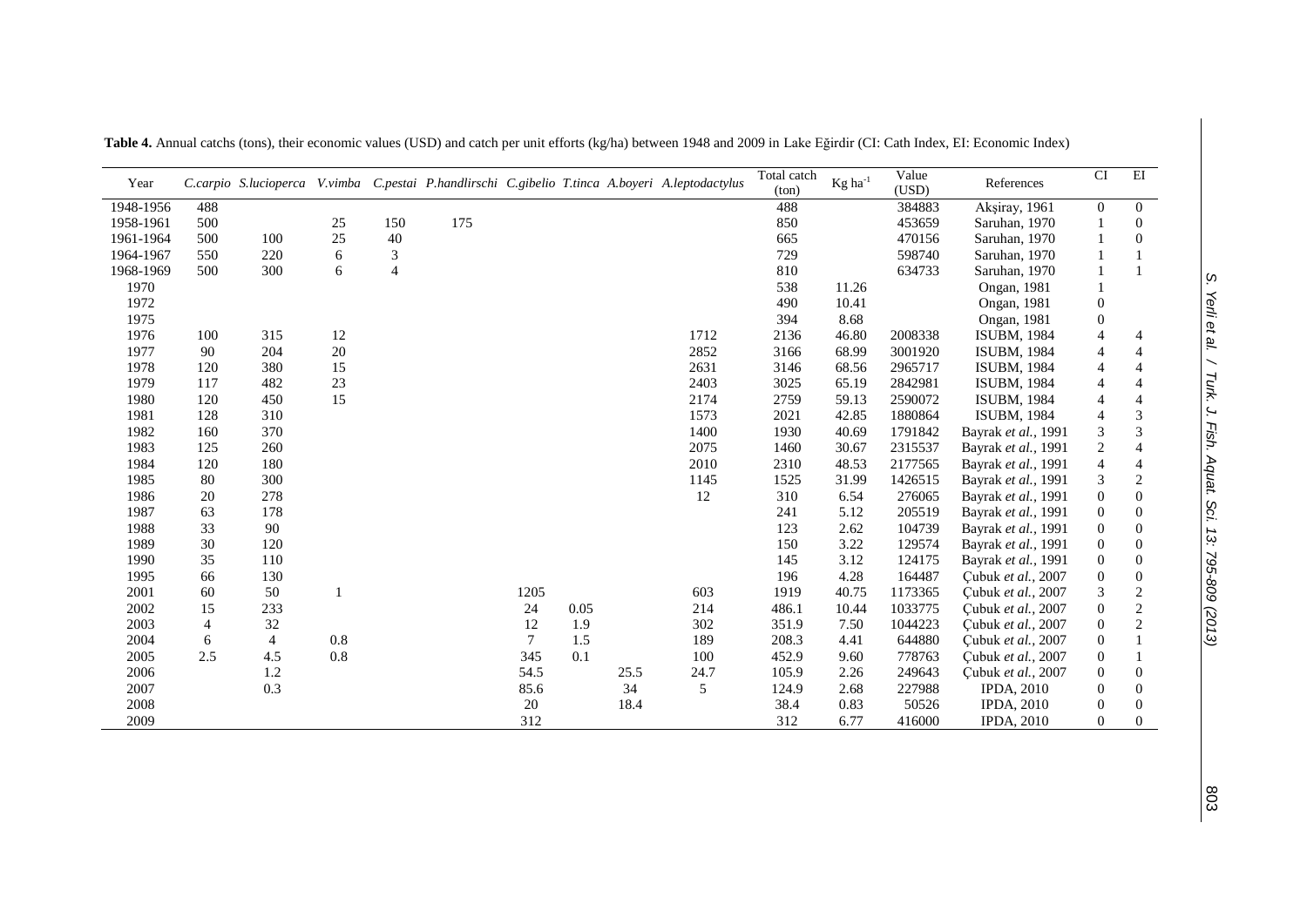

Figure 5. The relationships of annual catch and fish species between the years of 1945 and 2009 in Lake Eğirdir (See Table 4).

is why carp fishery is forbidden for the years 2008- 2012.

Starting from the beginning of 1970, pikeperch has been the most valuable fishery product in the lake. And with the increase of pikeperch fishery, some fish processing factories were opened in Eğirdir. The number of the factories established in the area are totally 20.

Until the end of the 1980's, the pikeperch population in Lake Eğirdir has provided us with an excellent yield with each pikeperch weighing over 1 kg. However, it is stated that because of the predatorial force exercised by the pikeperch by the end of the 1980's, most of the natural fish species inherent in the lake had vanished and that the percentage of pikeperch cannibalism had risen to (96%) because of being unable to find the sufficient amount of prey fish (Campbell 1992). Accordingly, the weight of the predator pikeperch had diminished even to 50-100 grams. Between 2006 and 2007, their lengths were about 19 cm. As a result, in the 2000's, pikeperch fisheries have lost importance as far as Lake Eğirdir's fisheries products were concerned, and pikeperch stocks have declined a great deal (Figure 6, and 7)

In order to assessment the pikeperch stock in Lake Eğirdir, quite a number of projects were put in action at the beginning of the 1990's and as a result, prey fish introduction for pikeperch was recommended. The advice also taken, some *C. gibelio* were introduced to the lake in 1996. *Carassius gibelio* which has become the most dominant population in the lake during the last 10 years is today the most important species for the lake's fisheries (Table 4).

One of the most valuable species in Lake Eğirdir is *A. leptodactylus*. Crayfish has become the most valuable product in the lake because of its high potential for exporting. It is stated that in those years, of the 3,000 tons of Turkey's annual crayfish produce, 75% was provided by Lake Eğirdir (Erdemli, 1982; Balık *et al.,* 2005). In Turkey, 40% of the crayfish export at the beginning of the 1980's was the yield of Lake Eğirdir (Kesici *et al.,* 1997). Nevertheless, because of the outbreak of mycosis (*Aphanomyces astacii*) after 1985, the crayfish stocks declined and its catch was completely forbidden between 1986 and 1999. The restriction was abolished by the year 2001 yet the total mass of fisheries production in 2006- 2007 has been quite low. As a consequence, the crayfish fishery in the lake was once more forbidden in between the years 2008-2012 but it was abolished earlier since 2010.

In addition to *C. gibelio, T. tinca* and *A. boyeri* were also introduced to Lake Eğirdir. While *T. tinca* was not able to survive for a long period, *A. boyeri* has managed to form a very dense population despite its low proportion within the total annual yield of the lake (Table 4). While the fisheries yield for per hectare was  $10-12$  kg ha<sup>-1</sup> year<sup>-1</sup> at the beginning of the 1970's, it became almost 15 kg ha $^{-1}$  year<sup>-1</sup> after the growth of their population at the beginning of 1980's. Yet starting from the beginning of 1980's until the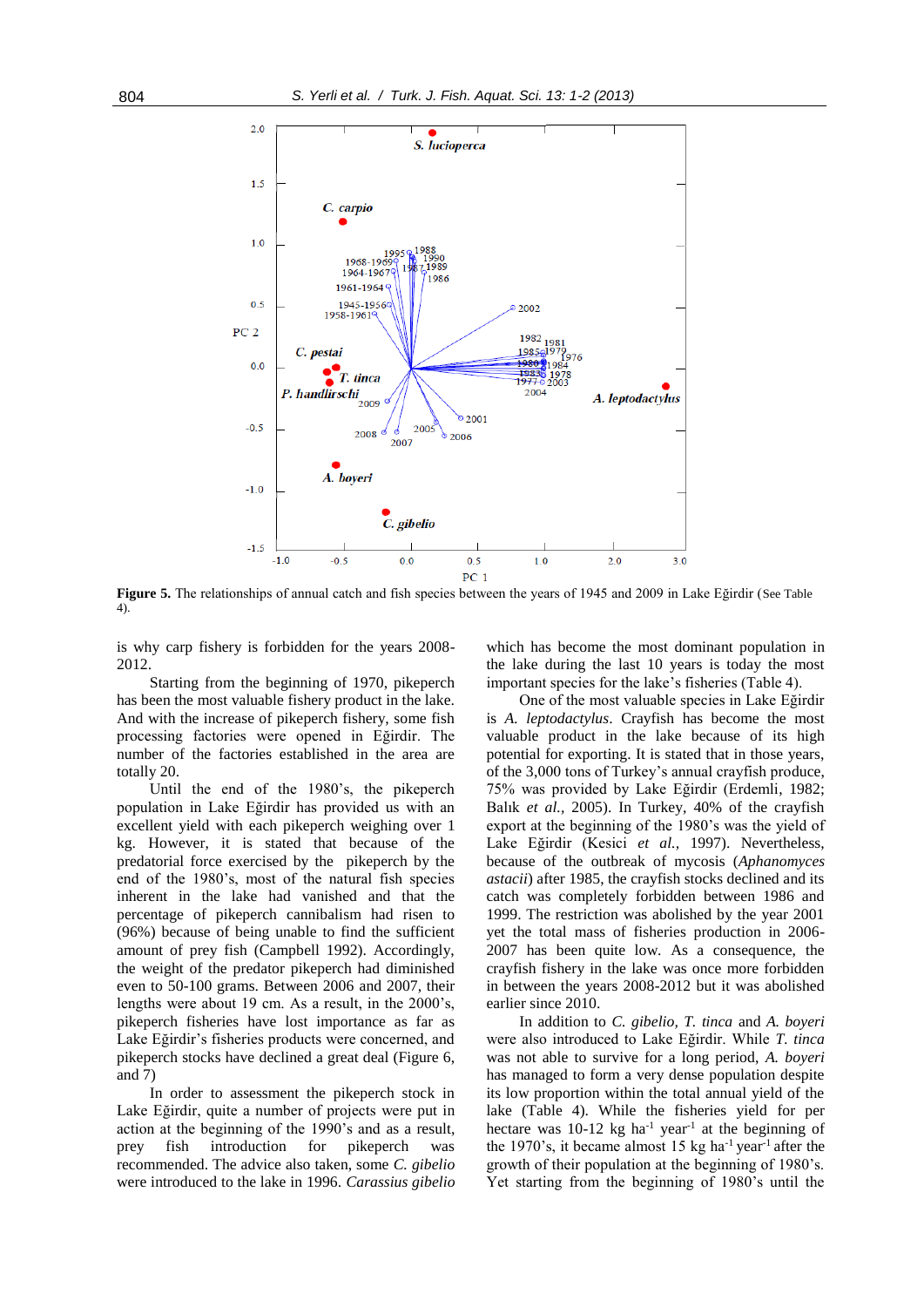

**Figure 6.** Production of fish and crayfish in Lake Eğirdir a) fish species b) crayfish (Histograms represent catch and lines represent catch per unit of effort in kg/ha) (EFRI, 2010; IPDA, 2010; Yerli *et al*., 2010).



**Figure 7.** Calculated economical value (USD) of fish and crayfish production in Lake Eğirdir (EFRI, 2010; IPDA, 2010; Yerli *et al*., 2010).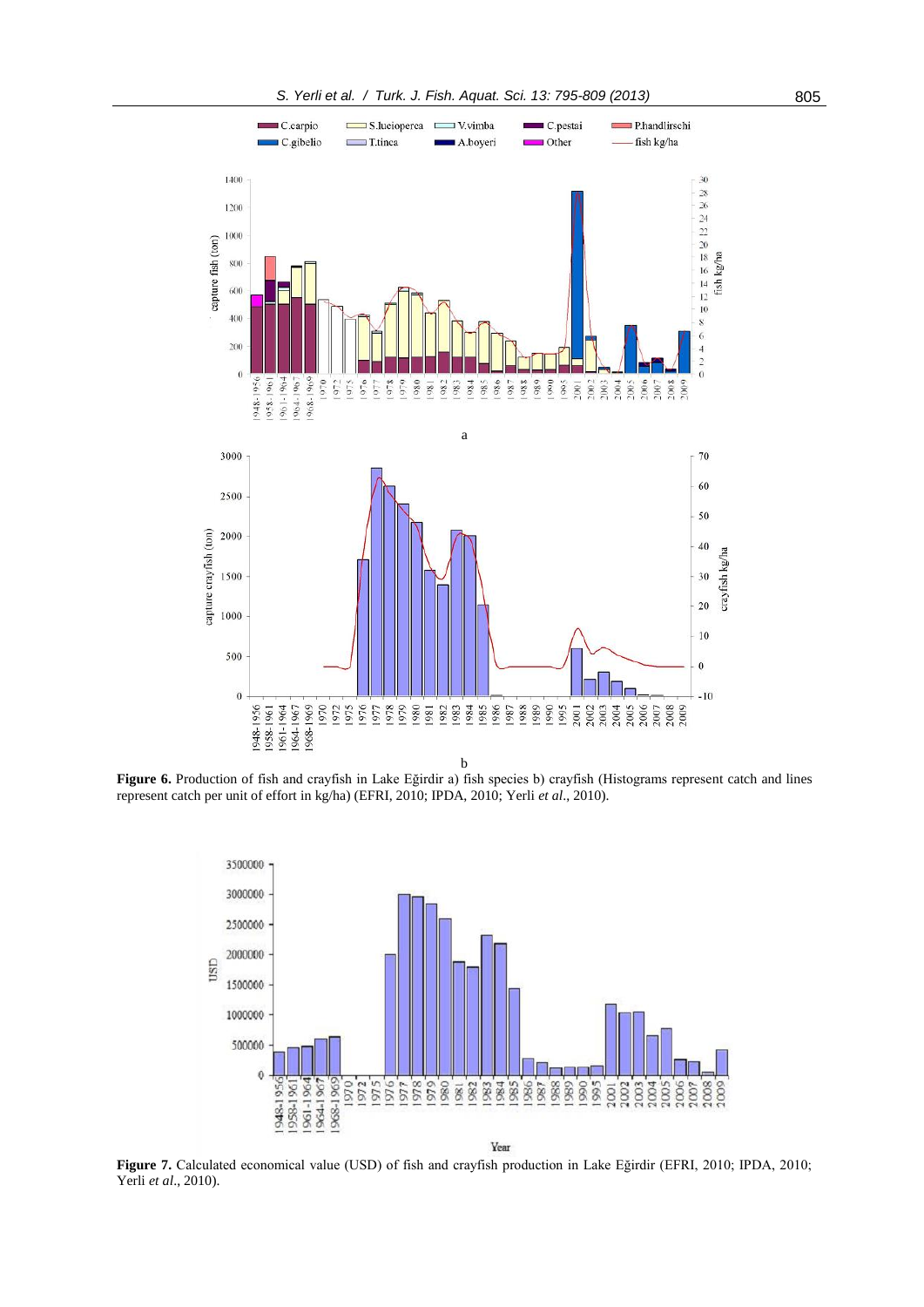beginning of 2000's, it dropped down to  $3-4$  kg ha<sup>-1</sup> year-1 . With the start of *C. gibelio* fishing, the amount of annual yield in 2001 has risen to 30 kg ha<sup>-1</sup> year<sup>-1</sup> and then decreased to  $1-2$  kg  $ha^{-1}$  year<sup>-1</sup> in the following years. Starting from 2005, *C. gibelio* fishing has become very productive and nowadays it has reached to the level of  $6-7$  kg ha<sup>-1</sup> year<sup>-1</sup>. Together with the beginnings of crayfish fishing in 1976, the yield in the lake were over 30 kg ha<sup>-1</sup> year<sup>-1</sup> and it reached to 30-65 kg ha<sup>-1</sup> year<sup>-1</sup> in between 1977 and 1985. The fishing activity was prohibitted in Lake Eğirdir in 2001, however, illegal fishing was applied and aproximately  $8-10 \text{ kg}$  ha<sup>-1</sup> year<sup>-1</sup> was obtained.

The economic value of the annual yields in Lake Eğirdir varied from 50,526 (in 2008) to 3,001,920 (in 1977) USD during the last 60 years (Table 4). The decade between 1975-1985 was the most profitable period and it was value 2-3 million USD (EI=4). Although, the economic value of the total amount of catch declined in the following years, it tended to rise a little in between the years of 2000 and 2003 when *C. gibelio* fishing was applied and crayfish fishing increased, but it went into a decline again in 2008 to its lowest value. The economic index (EI) indicates that the years between 1975 and 1985 were the most profitable periods (EI=4) in Lake Eğirdir whereas before 1970 and after 2005 the economic index value was decreased to zero (Table 4).

#### **Catch per Unit Effort**

At the beginning of 1980's, there were 1623 fishing boats in Lake Eğirdir (ISÜBM, 1984). It was reduced to below 100 boats at the beginning of 1990 but starting from the 2000's, more than 200 boats present in the lake. In the years that followed until today, a total of 500 fishing boats present in Lake Eğirdir. Together with the initiation of *C. gibelio* fishing and the abolition of the restriction of crayfish fishing, fisheries began to attract more and more people every day especially after 2001 (Balık *et al.,* 2006 b). The number of the fishing boats was 115 in 1999, 425 in 2001 and 510 in 2002 (Bolat, 2004). Moreover, while 1764 fishermen were reported in 1981, it increased to 2500 in 1987. The number of the fishery families around the lake increased to 1164 in 2009 from 287 in 1991(EFRI, 2010; IPDA, 2010; Yerli *et al*., 2010).

Despite the fall, every year, in the fisheries yields in Lake Eğirdir, the number of fishermen increased continually during 1991-2009 (Figure 8). And with regard to these results, both the pikeperch and the crayfish stocks have been given a continuous and excessive damage. In Lake Eğirdir, catch per unit effort was  $1300 \text{ kg}$  boat<sup>-1</sup> year<sup>-1</sup> in 1981, whereas it increased to  $4500 \text{ kg}$  boat<sup>-1</sup> year<sup>-1</sup> in 2001 with the contirbution of *C. gibelio* fishing. However, it decreased to 500-1,000 kg boat<sup>-1</sup> year<sup>-1</sup> between 2007 and 2008. Catch Per Unit Effort was 4,000 kg fisherman<sup>-1</sup> year<sup>-1</sup> in 2001 but it decreased to 300 kg fisherman-1 year-1 in 2009 (EFRI, 2010; IPDA, 2010; Yerli *et al*., 2010).

# **Conclusion**

As a consequence of alien fish introductions, wrong management practices in an effort to turn the small cyprinids to highly valuable species have caused to substantial changes in the lake's ecosystem. After 25-30 years from the introductions of pikeperch to the lake, fishing industry was established in the area and the processed fish fillets have been marketed to European countries. Nevertheless during the 1980's, because of the lack of prey fish in the lake, cannibalism rose among the pikeperch population and so new alien fish species were introduced to the lake in order to supply preys to pikeperch. However, let alone betterment, these practices plus overfishing



**Figure 8.** The relationships between annual catch and the number of fishermen according to the years (EFRI, 2010, IPDA, 2010, Yerli *et al*., 2010).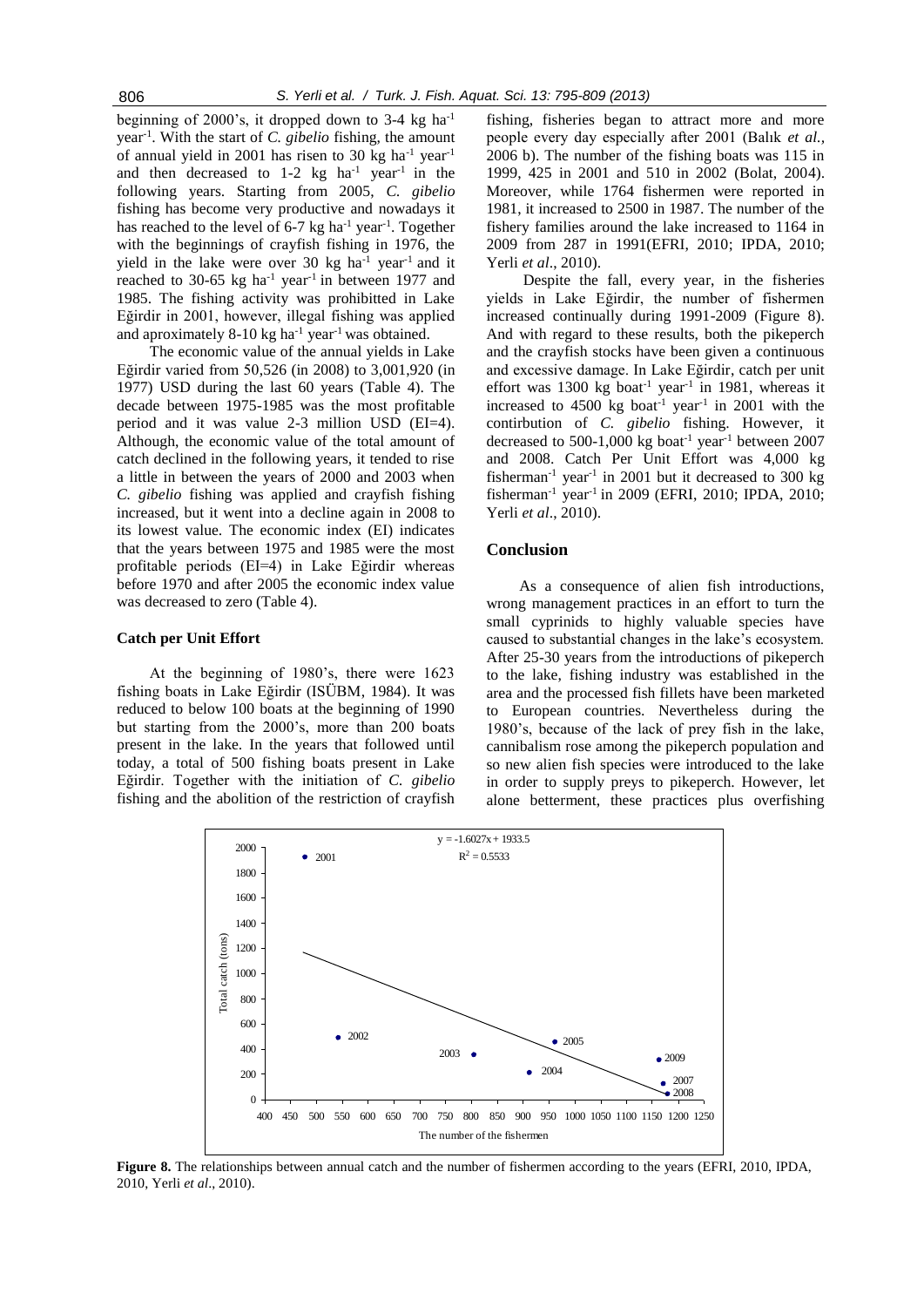have caused to a decline in pikeperch population. On top of this, as the rise of mycosis among the crayfish caused to a collapse of the crayfish stock in 1985 and so the fisheries collapsed in Lake Eğirdir.

The introduction of alien fish species to the lake and the effects of wrong fisheries management activities can be summarised as follows;

1) Native fish fauna was changed,

2) Aquatic bio-diversity of the lake was adversely affected because some of the endemic fish species disappeared or became extinct.

3) Food chain structure was damaged and altered of the lake's ecosystem

4) The lake's fisheries management was negatively inspired/ affected.

5) Socio-economic lifes of the fishery families were influenced.

6) A negative influence was created around the lake, economically.

7) Annual fishery yields were changed and fluctated year by year.

As a result, because of the introductions of the alien fish species, overfishing and faulty fisheries activities, nonreversible damage has been given in Lake Eğirdir.

# **Acknowledgements**

This study was supported by EU (EuropeAid) and conducted on Eğirdir Fisheries Research Institute. Therefore the authors thank especially the staff of Eğirdir Fisheries Research Institute because of their help and opening their institution for study. A part of this article was presented in FABA 2011.

#### **References**

- Akşiray, F. 1961. About sudak (*Lucioperca sandra* Cuv. and Val.) introduced into some of the lakes of Turkey. Proceedings of the General Fisheries Council for the Mediterranean, 6: 335*–*343*.*
- Balık, S. 1988. Systematic and zoogeographic studies on the freshwater fishes of the Mediterranean Region of Turkey [Türkiye'nin Akdeniz Bölgesi iç su balıkları üzerinde sistematik ve zoocoğrafik araştırmalar]. Doga Turk Zoology; 12, 2: 156-179.
- Balık, I., Çubuk, H., Özkök, R., Karaşahin, B., Uysal, R. and Yağcı, A. 2002. The changes in fisheries of Lake Egirdir after introduced *Carassius auratus gibelio* Bloch, 1783 and the effects of this species on the lake fisheries. TAGEM, Eğridir Su Ürünleri Araştrıma Enstitüsü Proje Sonuç Raporu, Proje no: TAGEM-HAYSÜD-2001-09-02-01 103 pp.
- Balık, I., Karaşahin, B., Özkök, R., Çubuk, H. and Uysal, R. 2003. Diet of silver curician carp *Carassius gibelio* in Lake Eğirdir. Turkish Journal of Fisheries and Aquatic Sciences, 3: 87-91.
- Balık, I., Çubuk, H., Özkök, R. and Uysal, R. 2005. Some biological characteristics of crayfish (*Astacus leptodactylus* Eschscholtz, 1823) in Lake Eğirdir. Turkish Journal of Zoology, 29: 295-300.
- Balık, I., Çubuk, H., Karaşahin, B., Özkök, R., Uysal, R. and Alp, A. 2006a. Food and feding habits of the

Pikeperch, *Sander lucioperca* (Linnaeus, 1758), Population from Lake Eğirdir (Turkey). Turkish Journal of Zoology 30, 19-26.

- Balık, İ., Çubuk, H., Özkök, R. and Uysal, R. 2006b. Fish fauna and fisheries in Lake Egirdir: Changes from 1950s, when pikeperch (*Sander lucioperca* (Linnaeus, 1758)) was introduced to today. I. Ulusal Balıklandırma ve Rezervuar Yönetimi Sempozyumu, 7-9 Şubat 2006 Antalya 105-118 pp.
- Bayrak, M., Karakoyun, S., Menengiç, M. and Vatansever, H. 1991. Investigaiton of the ecology and fisheries of Lake Eğirdir. Project Report, TÜBİTAK DEBÇAĞ 51, Eğirdir Su Ürünleri Araştırma Enstitüsü, Isparta, 44 pp.
- Becer, Z.A. and İkiz, R. 1996. Diet composition of the pikeperch in Lake Eğirdir. [Egirdir Gölündeki Sudak (*Stizostedion lucioperca* L,, 1758) Populasyonunun Mide Içerikleri]. XIII. Ulusal Biyoloji Kongresi, Istanbul.
- Bianco, P.G. and Ketmaier, V. 2001. Anthropogenic changes in the freshwater fish fauna in Italy with reference to the central region and *Barbus graellsii*, a newly established alien species of Iberian origin. Journal of Fish Biology, 59: 190–208.
- Bolat, Y. 2004. Stock assessment of the crayfish (*Astacus leptodactylus*) population in Hoyran Region of Lake Eğirdir with the mark and recapture method. Süleyman Demirel Üniversitesi Fen Bilimleri Enstitüsü Dergisi., 8-1:34-37.
- Cambray, J.A. 2003. Impact on indigenous species biodiversity caused by the globalisation of alien recreational freshwater fisheries. Hydrobiologia, 500: 217–230.
- Campbell, R.N.B. 1992. Food of an introduced population of pikeperch, *Stizostedion lucioperca* L. in Lake Eğirdir, Turkey. Aquaculture and Fisheries Management, 23: 71-85.
- Cowx, I.G. and Collares-Pereira, M. J. 2002. Freshwater fish conservation: options for the future. In: Collares-M.J. Pereira, M. Coelho and I.G Cowx, (Eds). Conservation of Freshwater Fishes: Options for the Future. Blackwell Science, Oxford, 443–452.
- Çubuk, H., Çınar, Ş., Uysal, R., Çetinkaya, S., Özkök, R., Tümgelir, L., Yağcı, M., Erol, K.G. and Ceylan, M. 2006. Invesitigation of the economical fish stocks in Lake Beysehir and Eğirdir. Eğirdir Su Ürünleri Araştırma Enstitüsü Müdürlüğü, TAGEM-HAYSÜD/2005/09/02/02.
- Çubuk, H., Balık, İ., Çınar, Ş., Özkök, R., Tümgelir, L., Küçükkara, R., Erol, K.G. Uysal, R. and Yağcı, M. 2007. The final situation at fishery of Lake Eğirdir. Eğirdir Gölü balıkçılığında son durum. Türk Sucul Yaşam Dergisi, 3-5, 182-188.
- Devejian, K. 1926. Pechc et Pecheries en Turquie, İstanbul, 490 pp.
- EFRI (Eğirdir Fisheries Research Institute). 2010, Eğirdir Gölü balıkçılık dokumanları.
- Ekmekçi, F.G. and Erk'akan, F. 1997. Assessment of the changes of stock in pikeperch *Stizostedion lucioperca* (Linneaus, 1758) population in Lake Eğirdir. Turkish Journal of Zoology, 21: 421-430.
- Erdemli, A. 1982. A comparative study on some biological and morphological charactersitics of crayfish (*Astacus leptodactylus* Esch,, 1823) populations in Lake Beysehir, Eğirdir, Aksehir, Eber and Apa. TÜBİTAK, Veteriner Hayvancılık Araştırma Grubu, Proje no: VHAG-490, 84 pp.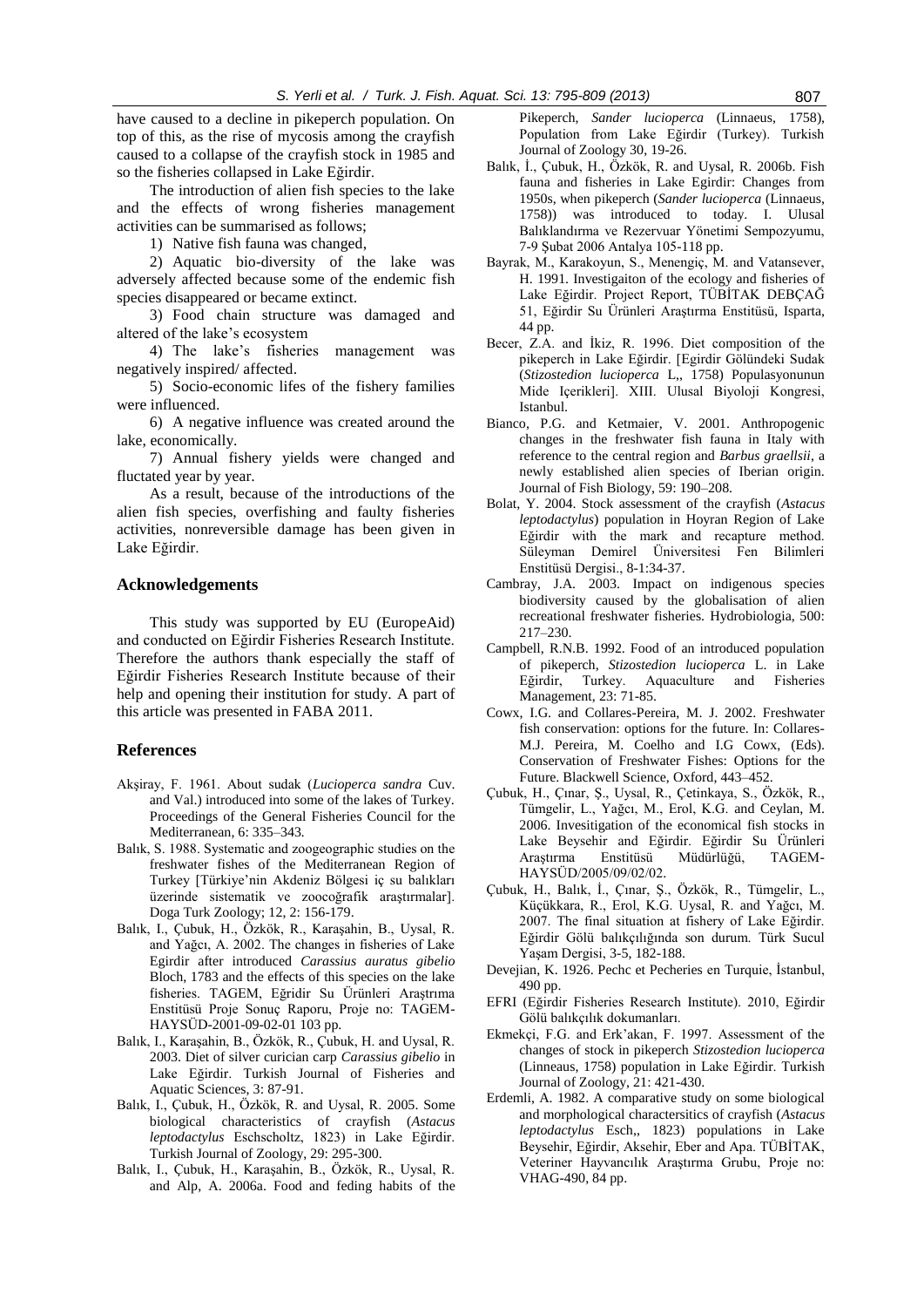Erk'akan, F. and Bayrak, M. 1991. Stock Assessments in Lake Eğirdir. TÜBİTAK, DEB-ÇAG 97/G p. 147 pp.

Erk'akan, F. and Bayrak, M. 1992. Stock Assessments in Lake Eğirdir. TÜBİTAK, DEBAG 15/G p. 200 pp.

- Garcia-Berthou, E. and Moreno-Amich, R. 2000. Introduction of exotic fish into a Mediterranean lake over a 90- year period. Archiv fuer Hydrobiologie1, 49: 271-284.
- Garcia-Berthou, E. 2007. The characteristics of invasive fishes: what has been learned so far? Journal of Fish Biology, 71: 33–55.
- Geldiay, R. and Kocataş, A. 1970. Determination of diversity and taxonomy of Astacus (Decapoda) populations in Turkey. Ege Üniversitesi Fen Fakültesi İlmi Raporlar Serisi, No: 94, Biologie 63, İzmir, 11 pp.
- Gido, K.B. and Brown, J.H. 1999. Invasion of North America drainages by alien fish species. Freshwater Biology, 42: 387–399.
- Goudswaard, K.P.C. and Witte, F. 1997, The catfish fauna of Lake Victoria after the Nile perch upsurge. Environmental Biology of Fishes, 49: 21- 43.
- IPDA (Isparta Provincial Directorate of Agriculture). 2010. Isparta İli balıkçılık kayıtları.
- ISÜBM (Isparta Su Ürünleri Bölge Müdürlüğü). 1984. A study on some of the limnological characteristics of Lake Eğirdir. Tarım Orman ve Köyişleri Bakanlığı, Isparta Su Ürünleri Bölge Müdürlüğü Yayını No:3.
- İnnal, D. and Erk'akan, F. 2006. Effects of exotic and translocated fish species in the inland waters of Turkey. Reviews in Fish Biology and Fisheries, 16: 39-50.
- Karaman, L.S. 1971. Süsswasserfische der Türkei, 8, Teil, Revision der Barben Europas, Vorderasiens und Nordafrikas, Mitteilungen aus dem Hamburgischen Zoologischen Museum und Institut, 67: 175-254.
- Karaman, L.S. 1972. Süsswasserfische der Türkei, 9, Teil Revision Einiger Klein-wüchsiger Cypriniden Gattungen *Phoxinellus*, *Leucaspius*, *Acanthobrama*  Usw, Südeuropa, Kleinasien, Vordes- Asien und Nordafrika, Mitteilungen aus dem Hamburgischen Zoologischen Museum und Institut, 69: 115-155.
- Kesici, E., Kuşat, M. and Bolat, Y. 1997. Technical characteristics of the fishing boats and fishing geras in Lake Eğirdir. IX. Ulusal Su Ürünleri Sempozyumu, 17-19 Eylül, Eğirdir-Isparta 872-883.
- Kosswig, C. and Geldiay, R. 1952. Fishes in Lake Eğirdir. [Eğirdir Gölü Balıkları]. Balık ve Balıkçılık, İstanbul Üniviversitesi Fen Fakülkesi Hidrobiyoloji Araştırma Enstitüsü Yayınları, 3-1: 3-14.
- Küçük, F. 1998. Systematic and ecological charactersitics in freshwater fish in the inland waters of Isparta region. Isparta'nın Dünü, Bugünü, Yarını Sempozyumu, Isparta II 2, 75-88.
- Küçük, F., Sarı, H.M., Demir, O. and Gülle, İ. 2009. Review of the ichthyofaunal changes in Lake Eğirdir between 1915 and 2007. Turkish Journal of Zoology; 33: 277-286.
- Ladiges, W. 1960. Süßwasserfische der Türkei, 1, Teil Cyprinidae, Mitteilungen aus dem Hamburgischen Zoologischen Museum und Institut, 58: 105-150.
- Leonardos, I.D., Kagalou, I., Tsomani, M. and Economidis, P.S. 2008. Fish fauna in a protected Greek lake: biodiversity, introduced fish species over a 80-year period and their impacts on the ecosystem. Ecology of Freshwater Fish, 17: 165-173.
- Leprieur, F., Hickey, M.A., Arbuckle, C.J., Closs, G.P.,

Brosse, S. and Townsend, C.R. 2006. Hydrological disturbance benefits a native fish at the expense of an exotic fish. Journal of Applied Ecology, 43: 930-939.

- Marr, S.M., Marchetti, M.P., Olden, J.D., Garcia-Berthou, E., Morgan, D.L., Arismendi, I., Day, J.A., Griffiths, C.L. and Skelton, P.H. 2010. Freshwater fish introductions in mediterranean-climate regions: are there commonalities in the conservation problem? Diversity and Distributions, 16: 606-619.
- Moyle, P.B. and Light, T. 1996. Biological invasions of fresh water: empirical rules and assembly theory. Biological Conservation, 78: 149-161.
- Musill, J., Jurajda, P., Adamek, Z., Horky, P. and Slavik, O. 2010. Non-native fish introductions in the Czech Republic - species inventory, facts and future perspectives. Journal of Applied Ichthyology, 26: 38- 45.
- Numann, W. 1958. Limnological and fisheries studies on certain Anatolian lakes and the special analysis about carp populations of living in those lakes. [Anadolu göllerinde limnolojik ve balıkçılık ilmi bakımından araştırmalar ve bu göllerde yaşayan sazanlar hakkında özel bir etüd]. İstanbul Üniversitesi Fen Fakültesi Hidrobiyoloji Araştırma Enstitüsü Yayınları Kitaplar Serisi 7, İstanbul, 114 pp.
- Ogutu-Ohwayo R. 1990. The reduction in fish species diversity in lakes Victoria and Kyoga (East Africa) following human exploitation and introduction of non-native fishes. Journal of Fish Biology, 37: 207- 208.
- Ongan, T. 1981. Studies on hydrology and biology of Lake Eğirdir. İstanbul Üniversitesi Fen Fakültesi Hidrobiyoloji Araştırma Enstitüsü, 31 pp.
- Pietschmann, V. 1933. Drei neue fisharten aus kleinasien. Mat nat Wien. KI., Tome 70: 21-23.
- Porta, G.L., Angeli, V., Bicchil, A., Carosi, A., Pedicillo, G., Viali, P. and Lorenzoni, M. 2010. Variations in the fish community in lake Piediluco (Italy) caused by changes in the lake's trophic status and the introduction of alien species. Journal of Applied Ichthyology, 26: 53-59.
- Rahe, E. and Pelister, O. 1987 Comparative limnological and fisheries biological investigations at four central Anatolian lakes. Journal of Aquatic Products of the University of Istanbul, 1: 1-42.
- Santos, A.F.G.N., Santos, L.N., Garcia-Berthou, E. and Hayashi, C. 2009. Could native predators help to control invasive fishes? Microcosm experiments with the Neotropical characid, *Brycon orbignyanus*. Ecology of Freshwater Fish, 18: 491-499.
- Saruhan, E. 1970. On the biological and economical changes occurred in the Lake Eğirdir after the transplantation of pikeperch (*Lucioperca lucioperca* L.). İstanbul Üniversitesi Fen Fakültesi Hidrobiyoloji Araştırma Enstitüsü Yayınları Kitaplar Serisi 6(3-4): 33-40.
- Selekoğlu, S. 1982. Growth and length-weight relationships of pikeperch (*Lucioperca lucioperca* Lin., 1758) in Lake Eğirdir. Yüksek Lisans Tezi. Adana: Çukurova Universitesi,
- Strayer, D.L. 2010. Alien species in fresh waters: ecological effects, interactions with other stressors, and prospects for the future. Freshwater Biology, 55: 152-174.
- Winfield, I.J., Fletcher, J.M. and James, J.B. 2010. An overview of fish species introductions to the English Lake District, UK an area of outstanding conservation and fisheries importance. Journal of Applied